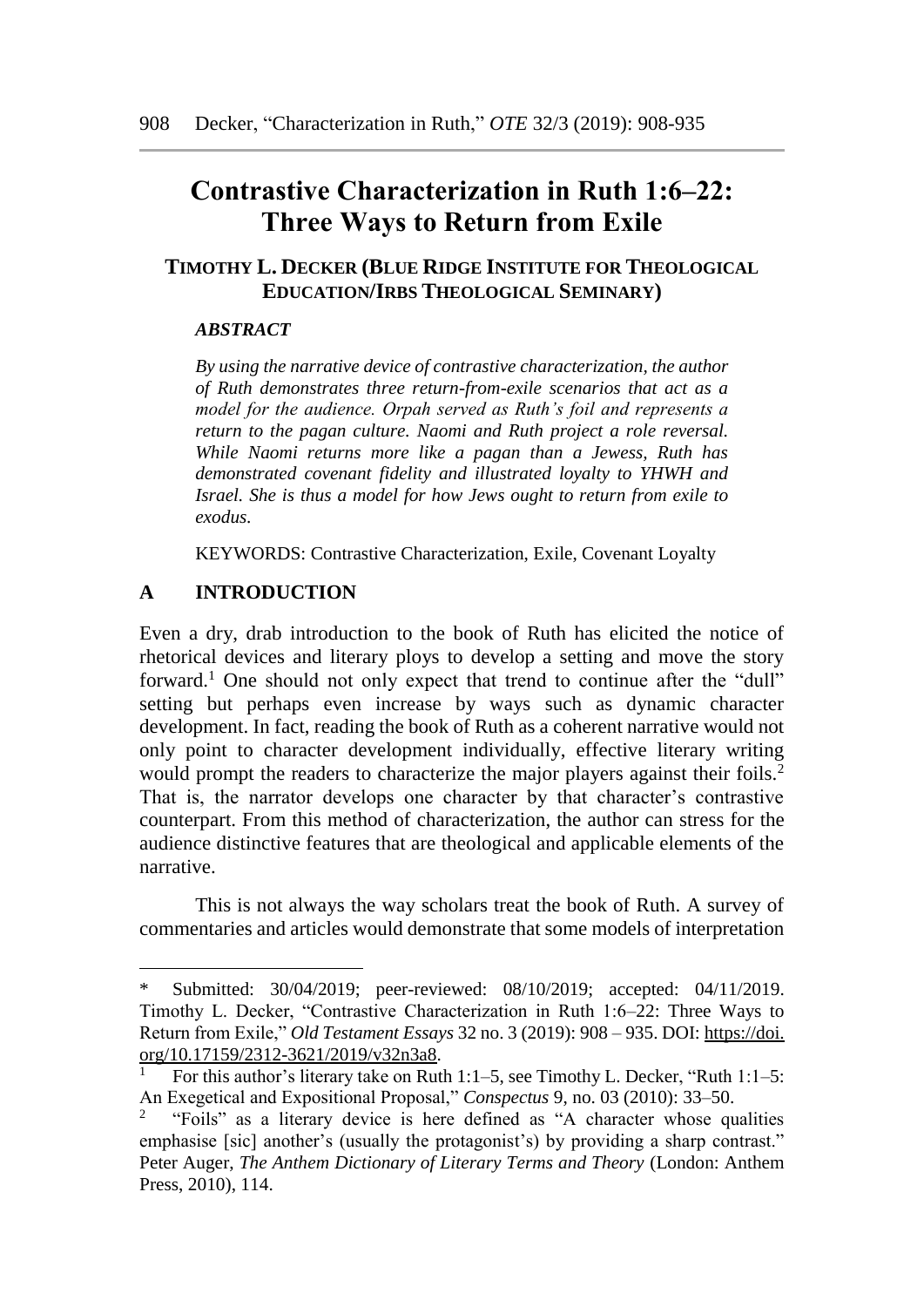focus its attention on other matters of the book, many of which are worthy for exegesis, to be sure. For example, some labour at the historical critical matters of the oral forms and redacted developments in the overall composition.<sup>3</sup> Others stress the event described in the narrative, seeking to get behind the text and use socio-cultural concepts to elaborate the story.<sup>4</sup> Some have argued for a missiological reading,<sup>5</sup> which is not too terribly far from a redemptive-historical hermeneutic.<sup>6</sup> Considering it appears in very important places in various canonical orders, canonical criticism plays an important role in Ruth's interpretation.<sup>7</sup> More recently, feminist readings have dominated the field of Ruth studies.<sup>8</sup> But perhaps the most promising and more often used method for interpretation is that of literary or narrative criticism.<sup>9</sup> Since the genre of Ruth is taken in some way to be story (whether myth, folktale, novella, or short story),  $10$ the key features of a literary piece must be given its due weight in order for one to appreciate the story's fullest expression. One of these prominent features of a literary narrative such as the book of Ruth is the characterization of its major (and minor) players.<sup>11</sup> And as Francis Rossow asserted, "The author's skill at

<sup>3</sup> George S. Glanzman, "The Origin and Date of the Book of Ruth," *CBQ* 21, no. 2 (April 1959): 201–207; Jerry A. Gladson, *A Critical and Exegetical Commentary on the Book of Ruth* (Lewiston, NY: Edwin Mellen Press, 2012), 71–93.

<sup>4</sup> Amelia Devin Freedman, "Naomi's Experience of God and Its Treatment in the Book of Ruth," *Proceedings* 23 (2003): 29–38.

<sup>5</sup> Nancy J. Thomas, "Weaving the Words: The Book of Ruth as Missiologically Effective Communication," *Missiology* 30, no. 2 (April 2002): 155–169.

<sup>6</sup> Peter H. W. Lau, *Unceasing Kindness: A Biblical Theology of Ruth*, NSBT (Downers Grove: IVP Academic, 2016). Perhaps not too far from a description of redemptive-historical is Charles P. Baylis, "Naomi in the Book of Ruth in Light of the Mosaic Covenant," *BSac* 161, no. 644 (October 2004): 413–431.

<sup>7</sup> René Vuilleumier, "Stellung und Bedeutung des Buches Ruth im Alttestamentlichen Kanon," *TZ* 44, no. 3 (1988): 193–210; Michael S. Moore, "To King or Not to King: A Canonical-Historical Approach to Ruth," *BBR* 11, no. 1 (2001): 27– 41; Carlos Bovell, "Symmetry, Ruth and Canon," *JSOT* 28, no. 2 (December 2003): 175–191; J. Andrew Dearman and Sabelyn A. Pussman, "Putting Ruth in Her Place: Some Observations on Canonical Ordering and the History of the Book's Interpretation," *HBT* 27, no. 1 (June 2005): 59–86; Greg Goswell, "The Order of the Books in the Greek Old Testament," *JETS* 52 (2009): 460–462.

<sup>8</sup> Athalya Brenner, ed., *Feminist Companion to Ruth* (Sheffield: Sheffield Academic Press, 1993); Carolyn J. Sharp, "Feminist Queries for Ruth and Joshua: Complex Characterization, Gapping, and the Possibility of Dissent," *SJOT* 28 (2014): 229–252.

<sup>9</sup> Irmtraud Fischer, "The Book of Ruth as Exegetical Literature," *European Judaism* 40, no. 2 (October 2007): 140–149.

See Daniel I. Block, *Judges, Ruth: An Exegetical and Theological Exposition of Holy Scripture*, NAC (Nashville: B&H Publishing Group, 1999), 599–603.

<sup>&</sup>lt;sup>11</sup> Alter described characterization or character development as follows: "Character can be revealed through the report of actions; through appearances, gestures, posture, costume; through one character's comment on another; through direct speech by the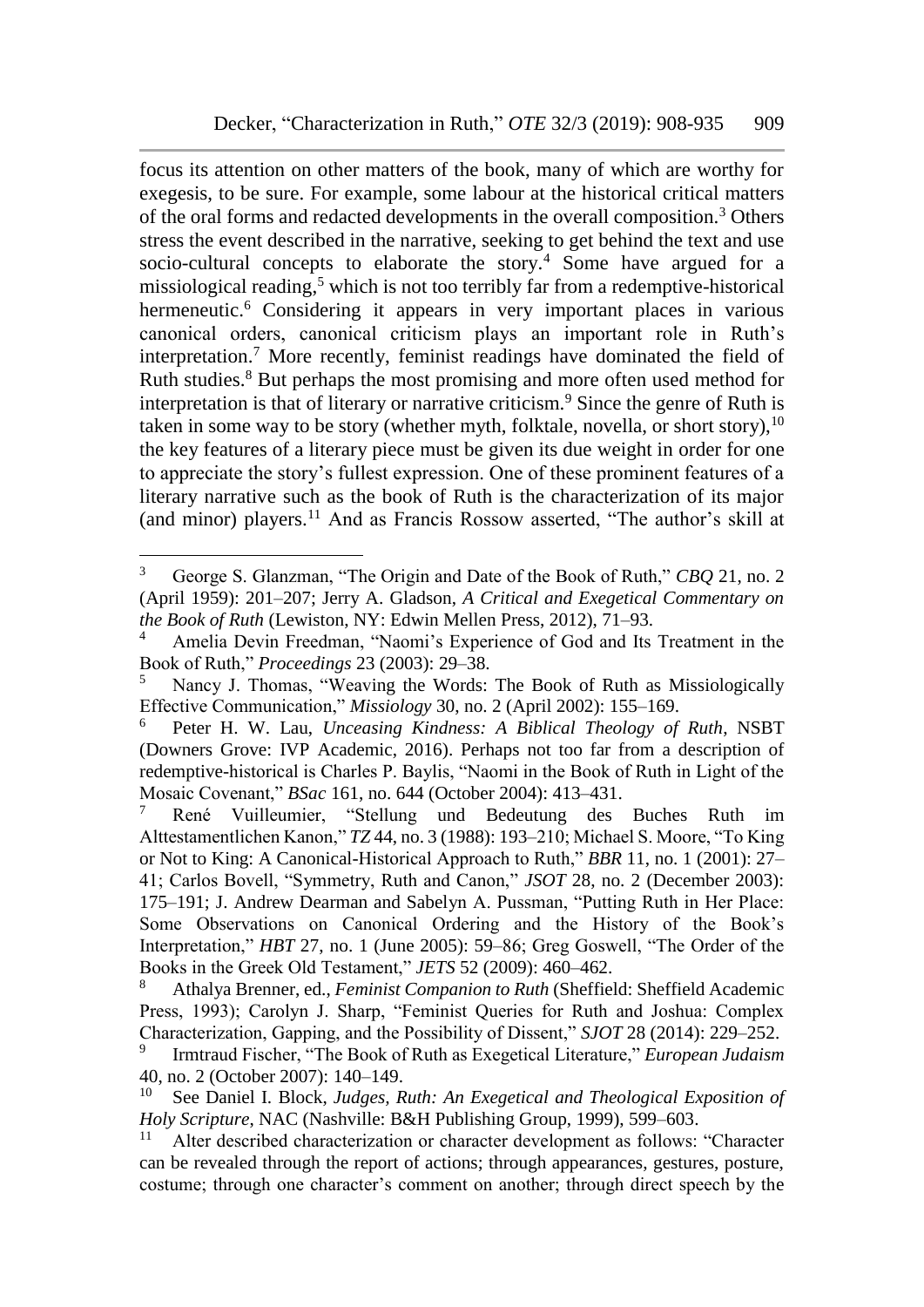characterization in the Book of Ruth is sufficiently noteworthy to be singled out for attention."<sup>12</sup>

Such an example follows directly after Ruth's opening in 1:1–5. After setting the three women in almost perfect congruence both in their narrative situations of life (and death) as well as the literary elements of the opening scene of 1:1–5, the author then switches this parallelism with sharp distinctions beginning in 1:6. First, Naomi's husband died in v. 3, and then the two daughtersin-law's husbands die in v. 5. The narrator announced both deaths in the same way with the same grammar and syntax using the narrative form (וימוּתוּ ;וימוּתוּ). In v. 3, Naomi was left or bereft (וימוּתוּ) along with her two sons. Similarly, in v. 5, Naomi again was bereft (וּותּ ָּ֥מ ָי ַו (but now of her two sons and her husband. The author even presented Orpah and Ruth in parallel fashion in v. 4 linked together as "Moabite wives" (געים מאביוֹת) with their names given in the syntactically same and succeeding order.

However, by way of literary analysis, a focus on the contrastive characterization of Orpah, Ruth and Naomi runs throughout Ruth 1:6–22 and will bring to the surface tensions among the three women.<sup>13</sup> The author worked such differences as a foil for each of the three characters and linked them around Ruth: Orpah to Ruth and Ruth to Naomi. The contrast not only advances the narrative plot in the book of Ruth but also serves to highlight an Exodus motif relevant for any generation living under the curse of exile outlined in the stipulations of the Mosaic covenant of Deut 28. This also makes it a fitting appendix to the book of Judges.

No matter when an interpreter dates the book of Ruth, the abiding value of these contrastive characterizations transcends the *Sitz im Leben* of the original audience and has theological relevance to any audience of any generation. As a result, through literary-critical means of contrastive characterization, the narrative in Ruth 1:6–22 demonstrates the possibility of returning from exile in three different ways: backwards in apostasy (Orpah), blessed in covenant (Ruth),

character; through inward speech, either summarized or quoted as interior monologue; or through statements by the narrator about the attitudes and intentions of the personages, which may come either as flat assertions or motivated explanations." Robert Alter, *The Art of Biblical Narrative*, Revised and Updated. (New York: Basic Books, 2011), 146.<br> $^{12}$  Francis C Ros

<sup>12</sup> Francis C. Rossow, "Literary Artistry in the Book of Ruth and Its Theological Significance," *ConJ* 17, no. 1 (January 1991): 15. For the benefits of sociology to help in the literary characterization in the book of Ruth, see Jon L. Berquist, "Role Dedifferentiation in the Book of Ruth," *JSOT* 18, no. 57 (March 1993): 23–37.

<sup>13</sup> For a feminist approach to the same task, see Jennifer L. Koosed, *Gleaning Ruth: A Biblical Heroine and Her Afterlives* (Columbia, S.C.: University of South Carolina Press, 2011).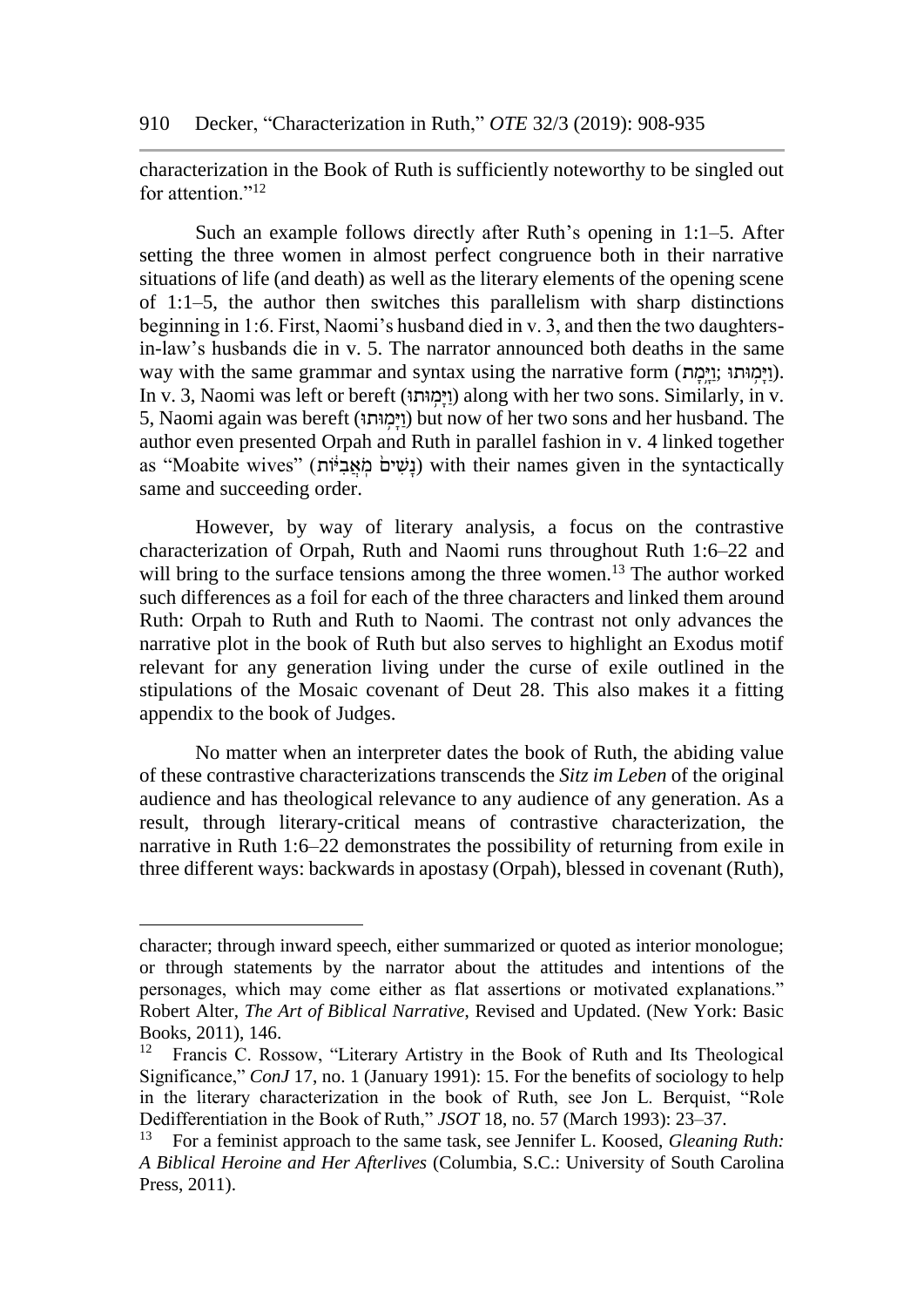or bitter in emptiness (Naomi). Of course, the pragmatics of the text encourages the second of the three.



*Figure 1: Contrastive Characters in Ruth 1:6–22*

#### **B CONTRASTIVE CHARACTERIZATION IN RUTH 1:6–22**

The narrator thus far (Ruth 1:1–5) gapped the story with no explanations of death or famine, and more glaringly, no discourse. The author simply stated these tragedies almost matter-of-factly without any dialogue or speech. The pace of vv. 1–5 occurs at break-neck speed leaving no space for the characters to mourn. That all quite remarkably changes in Ruth 1:6–22. As a demonstration of this passage's contrastive nature, Matthew Michael astutely noted, "What makes this important scene rare if not unique in the Hebrew Bible is that the persuasion takes places between three female characters… The interaction in Ruth 1 is particularly intense between Ruth and Naomi who voice two different positions." $^{14}$ 

On the heels of the famine and tragic deaths of the patriarch Elimelech and his two sons, Naomi and her two daughters-in-law rise and return from the fields of Moab (Ruth 1:6a). Strangely, the narrator places the action to return prior to describing the logic of the action. The audience is drawn in inquisitively as they try to understand why it is that the three women rise and return from

<sup>&</sup>lt;sup>14</sup> Matthew Michael, "The Art of Persuasion and the Book of Ruth: Literary Devices in the Persuasive Speeches of Ruth 1:6-18," *HS* 56 (2015): 151–152. See also Carol Meyers, "Returning Home: Ruth 1.8 and the Gendering of the Book of Ruth," in *Feminist Companion to Ruth*, ed. Athalya Brenner (Sheffield: Sheffield Academic Press, 1993), 92–93.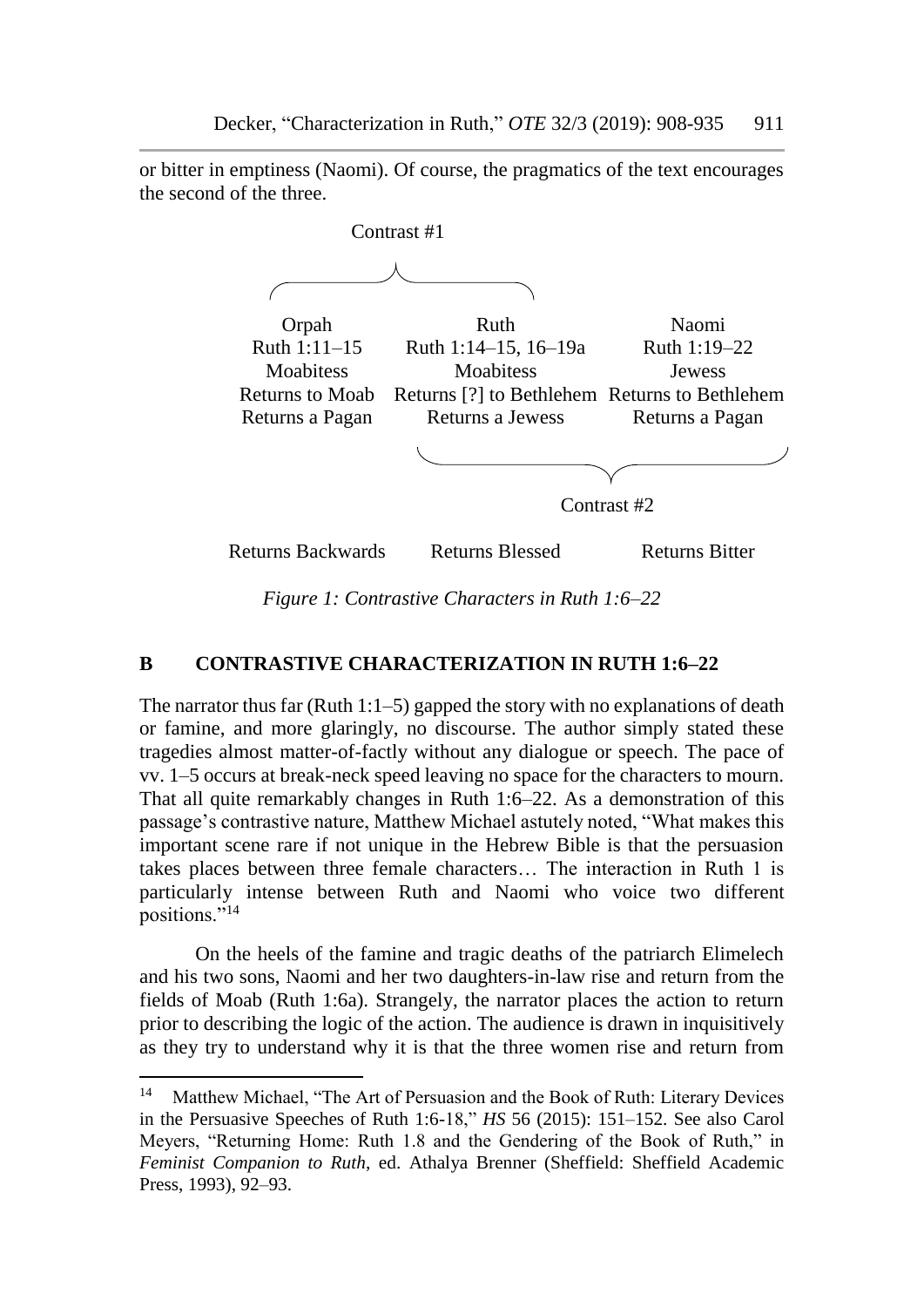Moab. It is only subsequent to the act of returning that the author reveals to the reader that the news of relief found its way to the ears of Naomi (1:6; lit. "because she heard in the field of Moab that YHWH had visited his people"). Such an odd chronological displacement forces a repetition of "fields of Moab" in Ruth 1:6, causing the reader to twice reckon with Naomi's harsh reality that she was "in" the fields of Moab and eventually returns "from" the fields of Moab. This peculiar order of development in Ruth 1:6 also puts the good news of restoration second in sequence so as to place the thematic word "return" at the forefront of Ruth 1:6–22. As to that restoration, the author eloquently summarized the visitation of YHWH with alliteration and assonance (לְתֵח לָהֵם לָחֵם); lātēt lāhem *lāḥem*; lit. "to give to them bread") underscoring Israel's return to covenant faithfulness and blessing consistent with the stipulations of Deut 28. However, the narrator left unexplained the nature of this grace of YHWH, which is consistent with the setting of the book of Ruth.

## **1. "Return" as a Plot Device in Ruth 1:6–10**

The author concentrated twelve of the fifteen incidences of the verb "return" (ובּשׁ (in the book of Ruth to 1:6–22. This overtly repeated word forms an *inclusio* and theme for this narrative portion. The author placed it out of chronological order at the head of Ruth 1:6 (as well as a second time in 1:7) and twice again in Ruth 1:22 where both Naomi and Ruth are said to have "returned from the fields of Moab". Since much of the period of the Judges and thus the book of Ruth is placed in a Deuteronomistic historical development, the theme of exile and return is not too far from the minds of the original Hebrew audience.<sup>15</sup> Among many definitions listed, BDB emphasized the nature of  $\psi$ was to "return... especially from foreign lands."<sup>16</sup> DCM concurred with its primary meaning as to "go back, return to a place… one's land of origin, ancestral land."<sup>17</sup> Gladson added, "In Ruth, the repetitive שוב underscores the necessity of the characters to find a way back from exile, famine, loss of family, and loss of future, to fullness or wholeness. At one level, then, the book is about exile and return."<sup>18</sup>

The journey from exile back into the land is reminiscent of the Exodus event. Just as Israel had to pass through Moab opposite Jericho before entering the Promised Land, so also will Naomi along with Orpah and Ruth experience an Exodus-like "return" of their own from the fields of Moab. The author elaborated this theme by the purposive use of the infinitive "to return" (לָעָוּב) as well as the object "to the land of Judah" (אֱל־אֱרֵץ יְהוּדֵה). This was no subtle figure

<sup>&</sup>lt;sup>15</sup> Baylis, "Naomi in the Book of Ruth in Light of the Mosaic Covenant,"  $425-427$ .<br><sup>16</sup> Erancis Brown, S.B. Driver, and Charles, A. Briggs, *The Brown-Driver-Brigg* 

<sup>16</sup> Francis Brown, S.R. Driver, and Charles A. Briggs, *The Brown-Driver-Briggs Hebrew and English Lexicon*, Reprint. (Peabody: Hendrickson, 2005), 997.

<sup>17</sup> David J. A. Clines, ed., *The Dictionary of Classical Hebrew*, DCH (Sheffield: Sheffield Phoenix Press, 2001), 8: 276.

<sup>18</sup> Gladson, *Book of Ruth*, 161.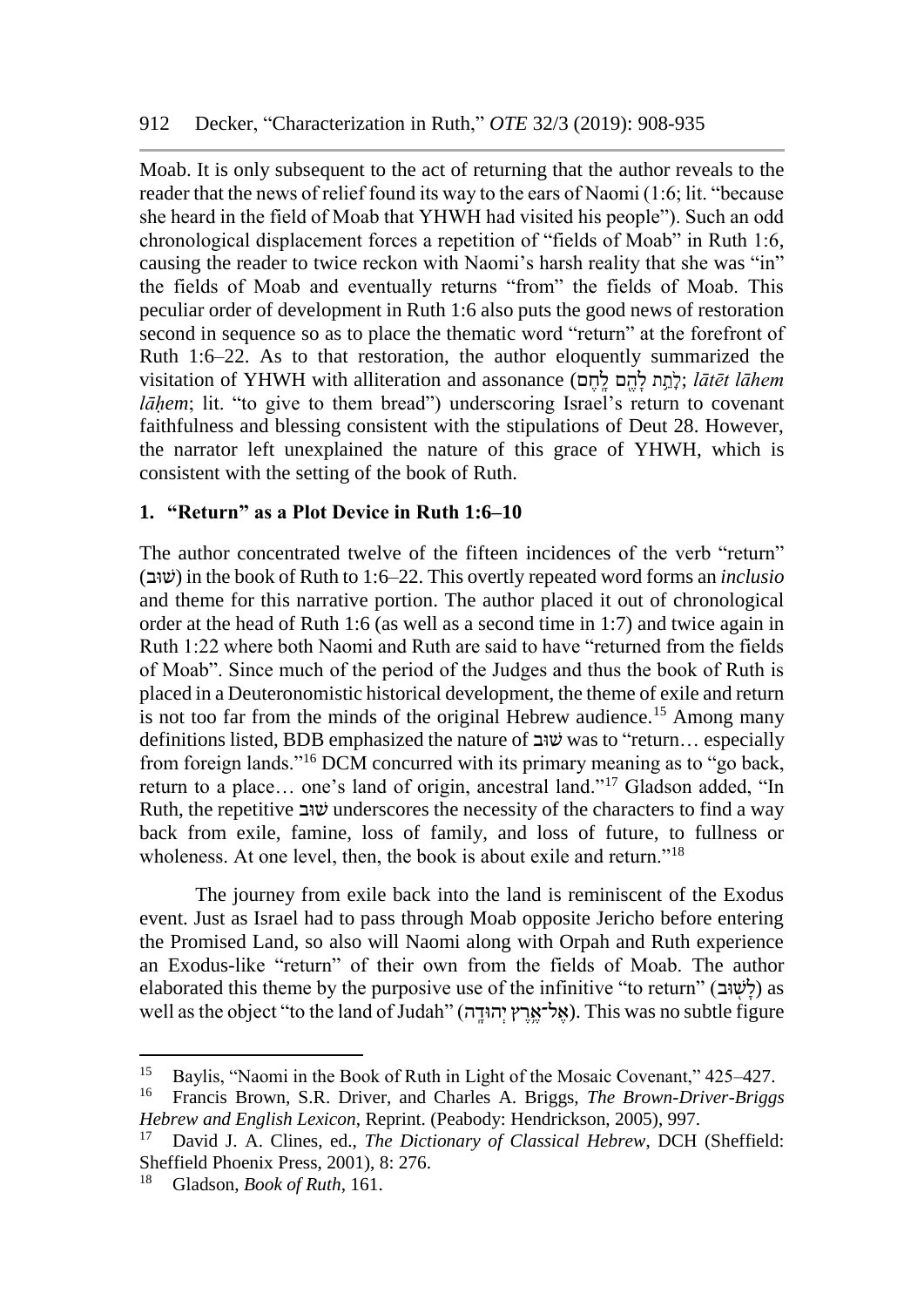of speech but rather a blatant reference to the theme of exile to exodus. What is stranger still is how the author can include both Ruth and Orpah with Naomi in this "return" since, by all assumptions, neither have ever been to Judah being native Moabite women. The author stated this inclusion twice for emphasis in Ruth 1:7. First, with singular verbs and pronouns Naomi was said to have departed. Yet a disjunctive *waw* is used in order to include the Moabite daughters ("and her two daughters-in-law with her;" וּשָׁתִּי כלֹתֵיה עָמַה). The function of the disjunctive is to help set off the natural return for Naomi from her foreign daughters-in-law who are joining her. The second part of 1:7, however, matches the opening verb of the verse in form and stem yet is plural so as to include Naomi with Ruth and Orpah ("and they went out... to return;" ותלכנה... לשוב). Now the narrator joined the three of them together on their "return" to the Promised Land despite the fact that only one of them had ever been there before.

The narrator did not resolve such a geographical contradiction, which only leaves the reader to speculate. But since the Mosaic covenant and the theme of exile and exodus are prominent features already, it may not be a stretch to understand both Ruth and Orpah as having joined the covenant community as Gentile proselytes, even formally so through their marital union to Jewish men. It is in this way that they can "return" to a land that they have never set foot in, a land promised to a people in covenant with YHWH.<sup>19</sup> Up to v. 7, the redeeming feature of the tragedy is that Naomi is seemingly fulfilling the Jewish mission to be a kingdom of priests and light to the nations. This makes the halt in the journey and the first speech in the book difficult to comprehend. Fentress-Williams said of the syntax of the beginning of Ruth 1:8,

> The verse begins with the conjunction *waw* that is translated as 'but,' indicating the contrast between the departure for home and Naomi's words, which reflect a delay in the action, and a change in plans. The conjunction signals more than a simple shift in the narrative; this particular time it introduces *the moment* when a decisive movement takes place.<sup>20</sup>

What started as hopeful quickly turned to despair.

The narrator does not state what prompted Naomi to command Orpah and Ruth to *return* to Moab.<sup>21</sup> What is more, Naomi's reasons for sending her

<sup>19</sup> <sup>19</sup> This is similar to Baylis's explanation for Ruth's "return" in Ruth 1:22 saying, "[T]he use of the term in light of second level knowledge (cf. Deuteronomy 30:1–3) is apparent. Ruth was going to the land that belonged to her God, Yahweh of Israel." "Naomi in the Book of Ruth in Light of the Mosaic Covenant," 427.<br><sup>20</sup> Judy Fentress Williams, *Ruth*, Abingdon OTC (Nashvilla: Abing

<sup>20</sup> Judy Fentress-Williams, *Ruth*, Abingdon OTC (Nashville: Abingdon Press, 2012),  $\frac{46.}{21}$ 

According to Nielsen, this is "characteristic of the narrative form. By giving such priority to dialogue in the story, the author allows readers to form their own image and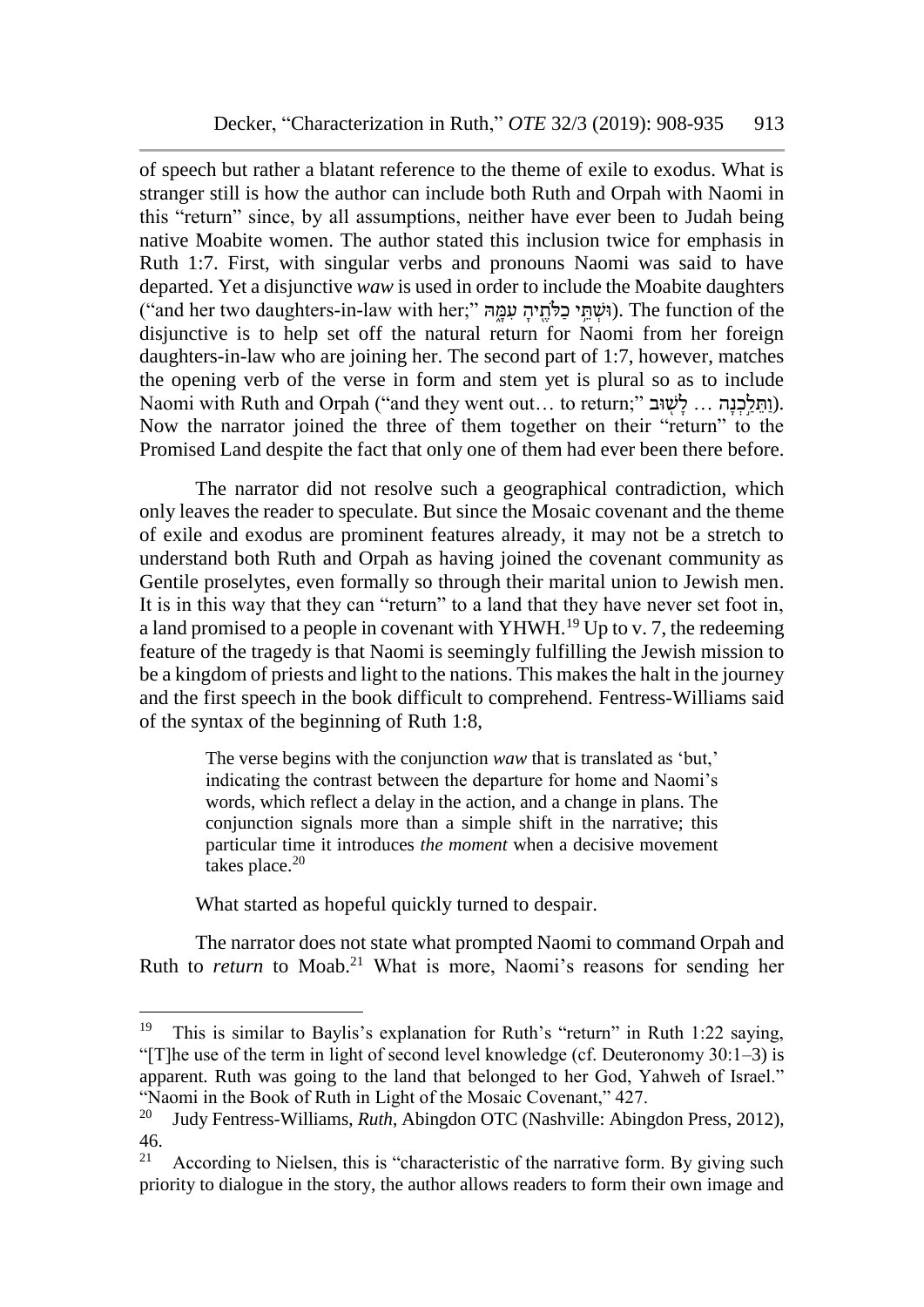daughters-in-law away are even more elusive. Some point to the traditional model of a widow returning to her father's house (cf. Ge 38:11, Lev 22:13).<sup>22</sup> This seems strained since, as many feminist interpreters like to point out, Naomi advised them to return to the house of their *mother* (לבית אמה)<sup>23</sup> Perhaps</sub> knowing she was able to provide neither sustenance nor sons to marry, Naomi sought to send them away for the sake of self-preservation.<sup>24</sup> Another theory posits that Naomi knew Ruth and Orpah's lot would fall easier in Moab than Israel.<sup>25</sup> If deemed an act of kindness, one may wonder why Naomi invoked YHWH's *chesed* (תֹחֶסֶד) in a blessing to send them away.<sup>26</sup> Not so uncontroversial, some have argued that Naomi's motivation was due to the desire to avoid embarrassment and ridicule from the exposure of the moral indiscretion of her sons to intermarry with the Moabites.<sup>27</sup>

Whatever the specific case may be, the irony thickens when considering Naomi is sending her daughters-in-law back to Moab whose god was Chemosh all the while invoking blessings in the name of YHWH (Ruth 1:8b–9).<sup>28</sup> At this

opinion of the protagonists." Kirsten Nielsen, *Ruth: A Commentary*, OTL (Louisville: Westminster John Knox Press, 1997), 47.<br> $^{22}$  Jack M. Sasson, *Ruth: A New Transli* 

Jack M. Sasson, *Ruth: A New Translation with a Philological Commentary and a Formalist-Folklorist Interpretation* (Sheffield: Sheffield Academic Press, 1989), 23.

<sup>23</sup> For example, see Kandy Queen-Sutherland, *Ruth & Esther*, SHBC (Macon: Smyth & Helwys Publishing, 2016), 55. See especially Meyers, "Returning Home: Ruth 1.8 and the Gendering of the Book of Ruth."<br> $^{24}$  Arthur E. Cundall and Leon L. Morr

<sup>24</sup> Arthur E. Cundall and Leon L. Morris, *Judges and Ruth*, TOTC (Downers Grove: IVP Academic, 2008), 245–247.

<sup>25</sup> Peter H. W. Lau, *Identity and Ethics in the Book of Ruth: A Social Identity Approach*, BZAW (Berlin: De Gruyter, 2011), 130; L. Daniel Hawk, *Ruth*, Apollos OTC (Downers Grove: IVP Academic, 2015), 57.

<sup>26</sup> Block, *Judges, Ruth*, 633.

<sup>&</sup>lt;sup>27</sup> Danna Nolan Fewell and David M. Gunn, "A Son Is Born to Naomi': Literary Allusions and Interpretation in the Book of Ruth," *JSOT* 13, no. 40 (February 1988): 99–108. For a rebuttal to this view, see Peter W. Coxon, "Was Naomi a Scold: A Response to Fewell and Gunn," *JSOT* 14, no. 45 (October 1989): 25–37. For their response to Coxon, see Danna Nolan Fewell and David M. Gunn, "Is Coxon a Scold? On Responding to the Book of Ruth," *JSOT* 14, no. 45 (October 1989): 39–43.

<sup>&</sup>lt;sup>28</sup> Considering the way the scene ends in Ruth 1:9b with weeping of sadness rather than relief, this author does not find convincing the argument of Holmstedt or Schipper. They stated that the strange syntax of Ruth 1:9a with the jussive "give" (יְתֵּוֹ) having no object is an anacoluthon which led Schipper to see as a rhetorical device to insert the concept of aborting the blessing. Schipper offered the translation, "'May Yhwh give you… [Oh, forget it!] Each of you, go find security with another husband!' This translation adds 'Oh, forget it!' in brackets to emphasize the possible rhetorical impact of the aborted formulaic blessing that began in v. 8b." But if this were a rhetorical strategy, as Schipper argued, then there seems to be less reason for weeping and more cause for relief on the part of Ruth and Orpah. This is something not observed at the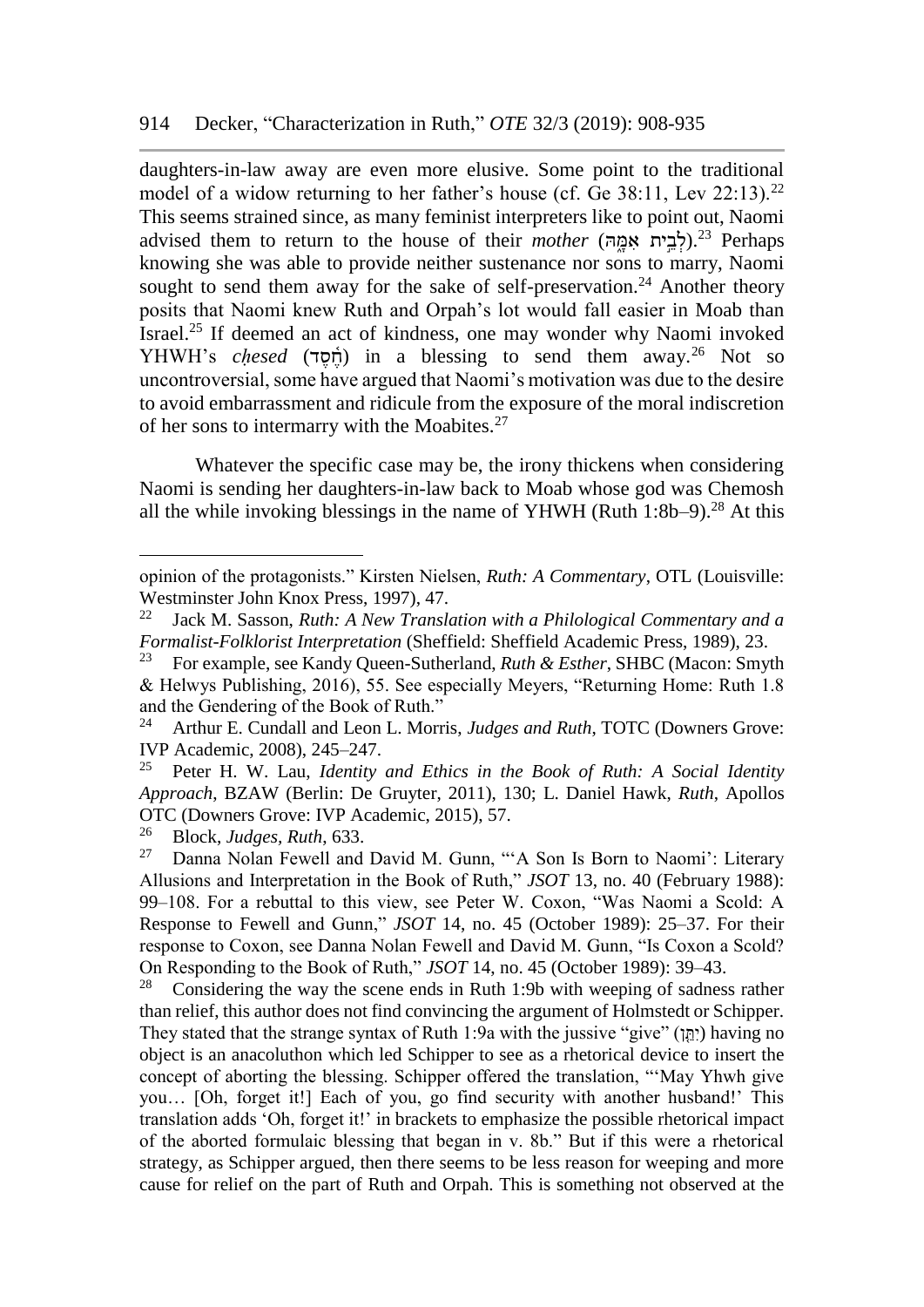juncture, one may surmise that the Moabite widows had proselytized to the covenant community by virtue of their *return* to the Promised Land as well as the invoking of YHWH's "covenant-faithfulness" (חֵנוּחַה) and "rest" (מְנוּחַה), themes vitally central to the people of Israel in covenant with YHWH. This also serves to explain their decline to Naomi's offer in v. 10. This time, they take the word "return" (נשוב) on their own lips. It is at this point that Naomi has to offer reasons for their separation.

## **2. Orpah and Ruth as Contrastive Characters (Ruth 1:11–15)**

While it is clear that the questions Naomi put forward to Orpah and Ruth are rhetorical (Ruth 1:11–13), what is less obvious is the strategy involved. On the surface, it appears that she is making a rational case in that it "would make no sense whatsoever for Ruth or Orpah to stay with her."<sup>29</sup> However, it could just as easily be a description of her dismal plight and statement hinting at Naomi's future of bitterness.<sup>30</sup> Some go so far as to see Naomi as a negative model, hoping that her moral duress would evoke in the daughters a desire to leave.<sup>31</sup> For all of her efforts, Naomi was only 50% successful in her words of persuasion.

While Orpah was fully convinced to kiss Naomi goodbye, Ruth clung to her (Ruth 1:14). It is this very distinction that causes the reader to understand Orpah and Ruth as contrastive characters.<sup>32</sup> Thus Hyman asserted, "Ruth's action stands in contrast to Orpah's. Orpah, Ruth's foil, is not bad or disrespectful… Rather, Ruth, in contrast, is shown to be exceptionally good."<sup>33</sup> While his positive assessment of Orpah will be disputed below, Hyman's noting of the contrastive character device confirms the argument here.

end of v. 9. See Robert D. Holmstedt, *Ruth: A Handbook on the Hebrew Text*, BHHB (Waco: Baylor University Press, 2010), 75; Jeremy Schipper, "The Syntax and Rhetoric of Ruth 1:9a," *VT* 62, no. 4 (2012): 642–645. Block noted the awkward syntax with Holmstedt but opted to see it perhaps indicating Naomi's emotional state. Daniel I. Block, *Ruth: A Discourse Analysis of the Hebrew Bible*, ZECOT (Grand Rapids: Zondervan, 2015), 87n28.

<sup>&</sup>lt;sup>29</sup> Michael, "The Art of Persuasion and the Book of Ruth," 153.<br> $\frac{30}{2}$  Thomas "Worving the Words" 161

 $\frac{30}{11}$  Thomas, "Weaving the Words," 161.

<sup>31</sup> Danna Nolan Fewell, "Space for Moral Agency in the Book of Ruth," *JSOT* 40, no. 1 (September 2015): 83–84.<br> $32$  Nielson agreed saying "An

<sup>32</sup> Nielson agreed saying, "And, just as the redeemer serves as background to Boaz's declaration that he will marry Ruth and produce an heir for Mahlon, so does Orpah function as a contrast to Ruth's declaration that she will stay beside Naomi." *Ruth*, 48.

<sup>33</sup> Ronald T. Hyman, "Questions and Changing Identity in the Book of Ruth," *USQR* 39, no. 3 (1984): 192.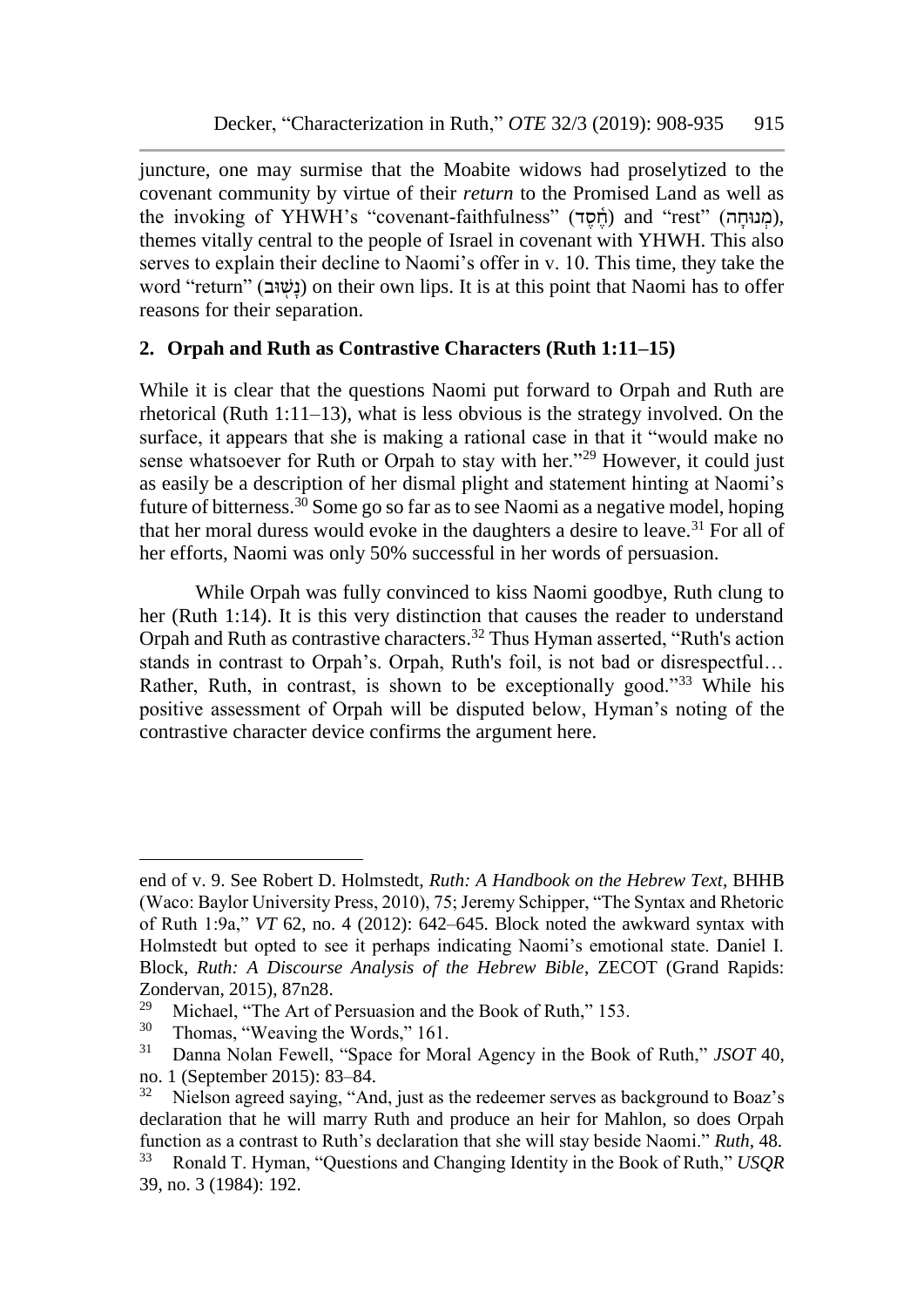#### 916 Decker, "Characterization in Ruth," *OTE* 32/3 (2019): 908-935

Despite the desire of some who want to understand Ruth's action of clinging to Naomi as a subtle sexual gap in the narrative,  $34$  the contrast in v. 14 is between Orpah's decision leave versus Ruth's decision to remain.<sup>35</sup> Though nothing is stated of Orpah's outcome beyond Naomi's words in v. 15, her decision alone places "her role in the narrative as a foil for Ruth."<sup>36</sup> In fact, it is in the hiddenness of Orpah's decision that is most contrastive in comparison to Ruth. The narrator left the reader to infer that Orpah took Naomi's advice to depart in v. 14 by the intratextual action of Naomi's kiss previously in v. 9 ("and she kissed them;" וַחְשֵׁאנָה) leading them to lift up their voices and cry (וַהִשֵּׁאנָה ה ָינָֽ ֶכ ְב ִת ַו ןֶ֖ ָולֹק(. Inversely, v. 14 begins with their voices lifting and weeping *again* וּתְּשׂנָה קוֹלֹן וִתְבִּבִּינָה עֵוֹד) and ends with Orpah alone kissing her mother-in-law (וֹתְשַׁק עִרְפָּה לַחְמוֹתֶה). Contrast this with Ruth, who instead clung to Naomi and gave a lengthy speech in order to convince her to remain. Thus, Hawk rightly noted, "The report of weeping and kissing, now repeated but in reverse order, *draws a vivid contrast* between Orpah's and Ruth's responses to Naomi's admonition" (italics added).<sup>37</sup>

Frederic Bush noted another literary contrast in the final half of v. 14. He wrote, "In the Hebrew, [Ruth's] action is strongly contrasted with that of Orpah's by the inversion of the subject and object."<sup>38</sup> He illustrated this as:



*Figure 2: Bush's Contrastive Parallels in Ruth 1:14b*

 $34$  For example, Mona West said of Ruth 1:14, "These words and actions present the closest physical relationship between two women expressed anywhere in the Bible. The Hebrew word that describes Ruth's clinging (*davka*) to Naomi is the same word used in Genesis 2.24 to describe the relationship of the man to the woman in marriage… Ruth is our Queer ancestress." Mona West, "Ruth," in *The Queer Bible Commentary*, ed. Deryn Guest et al. (London: SCM Press, 2006), 190.

<sup>&</sup>lt;sup>35</sup> Scott N. Callaham, "But Ruth Clung to Her: Textual Constraints on Ambiguity in Ruth 1:14," *TynBul* 63, no. 2 (2012): 196. He went on to astutely state, "The syntax of Ruth 1:14 depicts momentary, significant, contrasting actions; Ruth 'clings' as Orpah concurrently leaves. Thus the plain sense of 'clinging' in Ruth 1:14 does not characterize the enduring Ruth-Naomi relationship, but instead constitutes a single action in the developing narrative." This author would only add that the "single action" in v. 14 is the contrastive element Callaham spoke of earlier.

<sup>36</sup> Block, *Judges, Ruth*, 638.

<sup>37</sup> Hawk, *Ruth*, 59.

<sup>38</sup> Frederic Bush, *Ruth, Esther*, WBC (Grand Rapids: Zondervan, 1996), 73.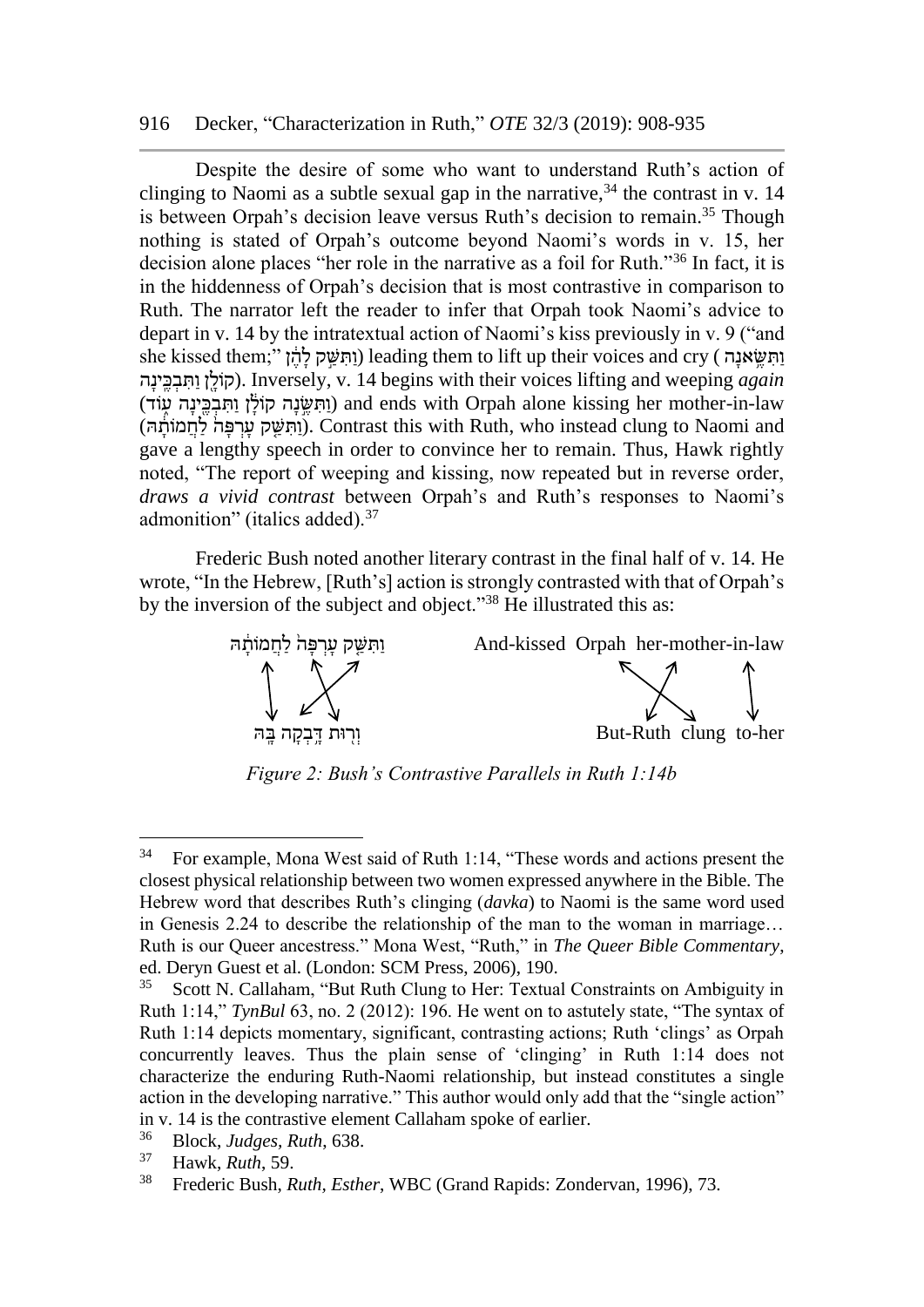Not only are the two actions (Orpah kissed; Ruth clung) semantically in contrast with one another, but their places in the sentence are at odds as well.

The narrator's subtlety in Orpah has caused a division among interpreters. How should one understand her decision to leave, either positive or negative? Or to ask it another way, was Orpah right or wrong to obey Naomi and return to Moab? Given the silence of the author, this gap draws the readers in to speculate various scenarios.<sup>39</sup> While some have cautioned interpreters from drawing conclusions upon Orpah's decision, $40$  others come right out and say that Orpah did not act wrongly. $^{41}$  In fact, it has been argued by some feminist interpreters that Orpah acted courageously despite the tensions she was facing.<sup>42</sup> For instance, Phyllis Trible claimed, "Orpah is a paradigm of the sane and reasonable; she acts according to the structures and customs of society. Her decision is sound, sensible, and secure."<sup>43</sup> Perhaps as a narrative device, the reader must strain to find fault in Orpah, considering she was following the instruction of her mother-in-law, who so forcefully asserted that both daughters return to Moab. From the perspective of self-interest and personal welfare, Orpah was more likely to survive in the house of her mother.

However, what seems to so many an obvious contrast would lose its value if readers interpreted Orpah's return as either positive or even neutral. Since Naomi has already invoked YHWH's covenantal-faithfulness and rest upon

<sup>39</sup> Sternberg's three reading positions known as reader-elevated, character-elevated, and even-handed are helpful here. Meir Sternberg, *The Poetics of Biblical Narrative: Ideological Literature and the Drama of Reading* (Bloomington: Indiana University Press, 1987), 163–172. If one interprets Orpah positively, then the reader is in the evenhanded position where "treatment establishes a parity in both the raw information and the modes of processing… Where the intermediate differs from the polar strategies [reader-elevated and character-elevated], then, is in the equal opportunities provided for observation and inference rather than in the use made of them by the observers concerned" (p. 169). However, if seen negatively, the narrator put the reader in the position of character-elevating saying, "Through a piecemeal release of material, it propels the reader from initial ignorance (or at best mystification) to ultimate surprise, usually two-pronged because it springs on us both new facts and, no less inglorious, some character's long-standing awareness of them. *It is from this vulnerable position that we first misinterpret and then, on the emergence of the backward-looking inside view, reinterpret*" (italics added; p. 165). Given what the author says of Orpah in the next verse, the negative view of Orpah and the character-elevated position seems to fit best.<br> $40 \quad 1$ 

<sup>40</sup> Fentress-Williams, *Ruth*, 48.

<sup>41</sup> Nielsen, *Ruth*, 48.

<sup>42</sup> Bonnie J. Miller-McLemore, "Returning to the 'Mother's House': A Feminist Look at Orpah," *The Christian Century* 108, no. 13 (April 17, 1991): 428–430.

<sup>43</sup> Phyllis Trible, *God and the Rhetoric of Sexuality* (Minneapolis: Fortress Press, 1978), 172.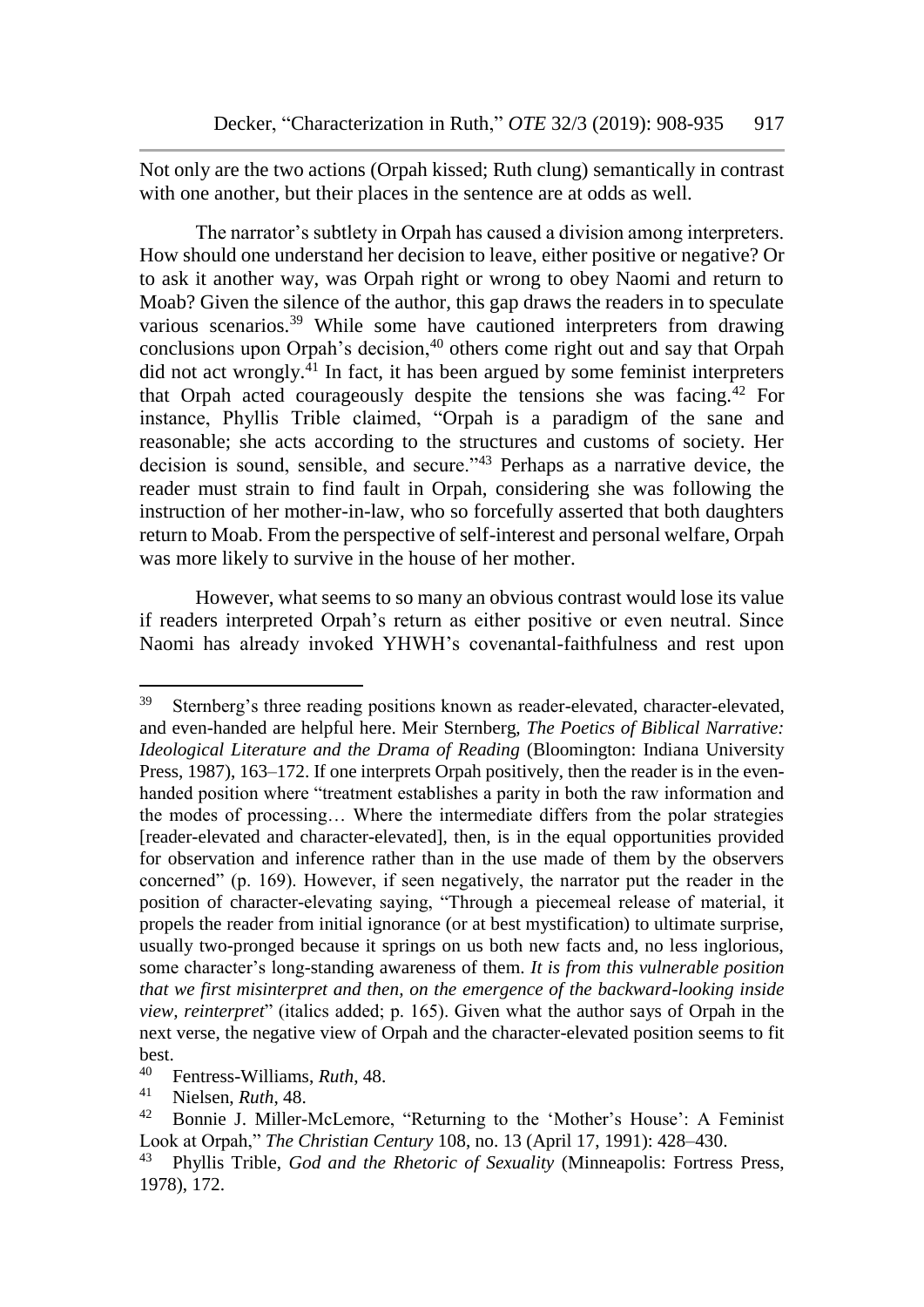Orpah, it is telling that Naomi explained to Ruth that Orpah has *returned* to both her people *and her god* (יְשֶׁבָּה יְבִמְתֵּךְ אֱל־עֲמָה וְאֱל־אֱלֹהֱיֹהָ) *in verse 15. As will be* argued later in v. 16, the use of "people" and "god" in relation to one another is covenantal in nature.<sup>44</sup> For Orpah, returning to the people of Moab and to the gods of Moab is tantamount to reneging on the covenant she seemed to have enjoined herself. The vivid insinuation is that she apostatized back to her former life. Therefore, the narrator's silence on the part of Orpah in v. 14 was contrastively outspoken in v. 15.<sup>45</sup>

The readers further feel the contrast between the two sisters-in-law by not only observing their glaring differences but also in noting their clear similarities. Obviously, two Moabite women marrying a pair of Jewish brothers bring Orpah and Ruth together, as Ruth 1:4 clearly does.<sup>46</sup> Initially, they are both *returning* to Judah, though neither has been there. And initially, they refuse Naomi's plea to *return* to Moab. Nevertheless, Orpah the Moabitess indeed returned to the people of Moab and the gods of Moab, whereas Ruth clung to Naomi and claimed "vour people, my people; vour God, my God" (עַמַּדְּ עַמֵּ֫י ואָלֹהִידְ אָלֹהִי) in the following verse. Thus, Orpah returned backwards into her paganism, whereas Ruth remained faithful to the covenant and demonstrated covenant-faithfulness (תֹּסד), as Boaz would recognize later (Ruth 3:10).<sup>47</sup> This contrast serves not only to highlight the distinction between Ruth and Orpah, but it also propels Ruth's contrast with Naomi later. If the narrator depicted Orpah as the apostatizing pagan, then Ruth is the faithful Gentile proselyte.

Finally, should the readers understand Orpah's actions negatively and in contrast to Ruth's abiding covenantal loyalty, this raises an ethical issue for

<sup>&</sup>lt;sup>44</sup> Likely, Orpah did not simply return to general polytheism but to Chemosh the primary god of Moab. Though the plural "gods" is used in v. 15, it is also used of YHWH in v. 16. See Alastair G. Hunter, "How Many Gods Had Ruth," *SJT* 34, no. 5  $(1981): 428.$ 

Nielsen claimed, "It is characteristic that the author passes no judgment on Orpah, leaving this to the reader. Sooner or later a reader is bound to react negatively." *Ruth*, 48.

<sup>46</sup> While highly doubtful, *Ruth Rabbah* 2:9 claimed Ruth and Orpah were the daughters of King Eglon of Moab, thus making them not only sisters but royalty.

What makes this expression and use of  $\frac{1}{20}$  even more interesting is that Boaz says of her ד ֶס ֶֶ֫ח that it is "better than the first" (NASB). Many commentators take this back to Ruth 2:11 which is an elaboration on the commitments first made in Ruth 1:16ff. See Block, *Judges, Ruth*, 693; Gladson, *Book of Ruth*, 264–265. Guyette said of this portion of Ruth, "Ruth's loyalty to Naomi shows how the practices of covenant (*berit*) and loving-kindness (*hesed*) are not just for diplomats at the royal court… *Hesed* is a practice of generosity and good will that goes beyond what is expected or what is customary. *Hesed* is motivated by love of God and love of neighbour, and seeks the welfare of another person." Frederick Guyette, "The Book of Ruth: Solidarity, Kindness, and Peace," *Solidarity* 3, no. 1 (November 20, 2013): 34.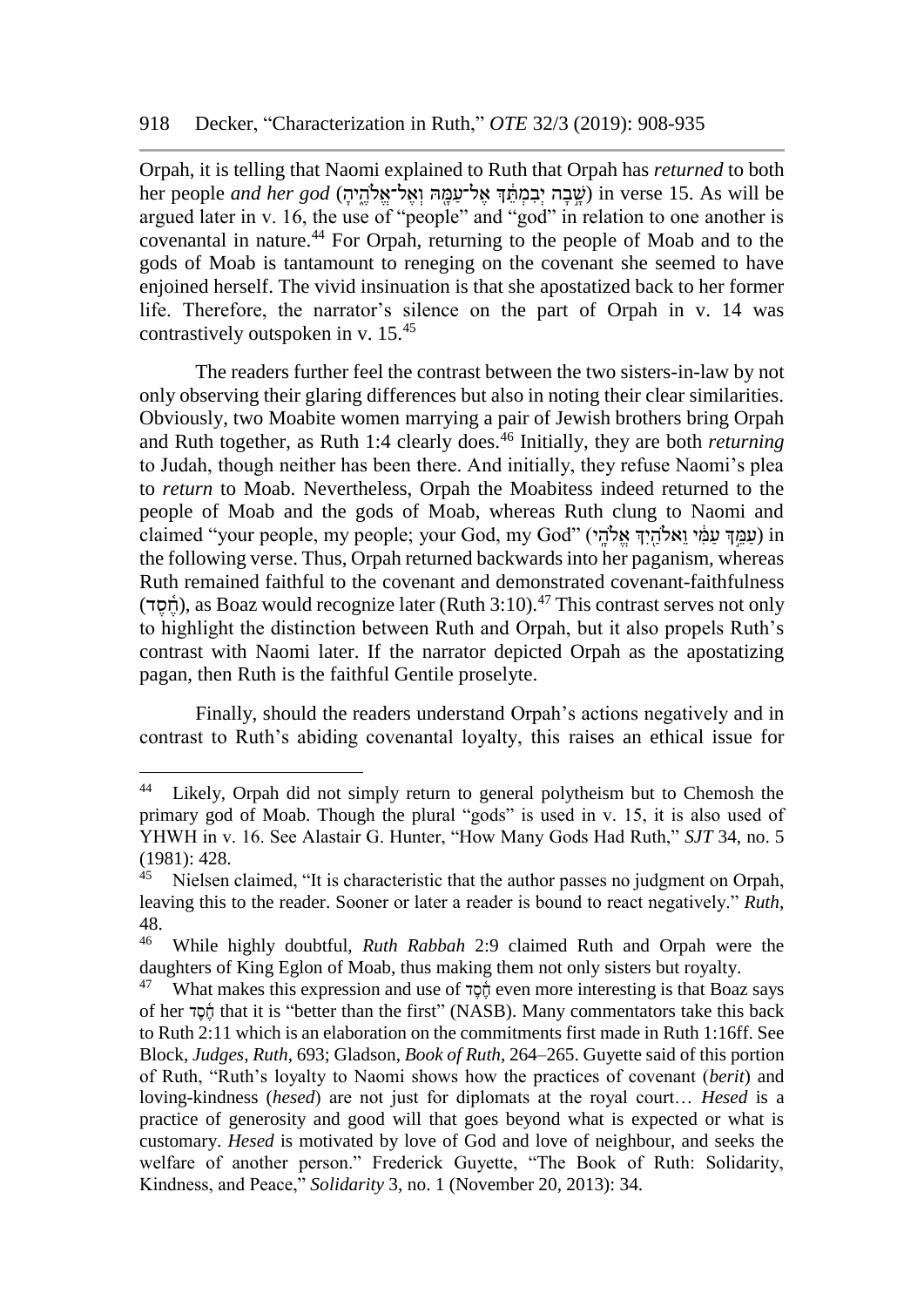Naomi as well. If Orpah was to blame for apostatizing, then Naomi should also and rightly shoulder some of that blame for commanding her to return to Moab and even invoking the name of YHWH to do it! It was, after all, following upon her insistent admonitions that Orpah returned to Moab, though Orpah originally desired to stay with Naomi. While one would expect a pious Jew to be a beacon of light guiding the nations to the presence of God toward the tabernacle/temple, the narrator presented Naomi as one like a pagan directing people away to the nations. This role reversal for Naomi will play later into the contrastive element in her characterization with Ruth. Indeed, the contrast between Orpah and Ruth serves to set up the greater contrast between Ruth and Naomi.

# **3. Ruth and Naomi as Contrastive Characters (2:16–22)**

Perhaps the sharpest contrast, and certainly the longest of chapter 1, is between Ruth and Naomi. It is not coincidental that the narrator cast both Ruth and Naomi's reply in poetic form to add contrastive value to their words (Ruth 1:16– 17, 20–21).<sup>48</sup> It is, however, challenging to use the word "foil" for either Ruth or Naomi, since that usually connotes a minor role for the foil character. Nevertheless, the way the author depicted Naomi negatively by sending Orpah back to paganism while Ruth has maintained covenantal-loyalty by clinging to Naomi, even before Ruth's great poetic plea to Naomi, the narrator has already projected these two prominent women at odds with one another.

Beginning with Ruth's petition in 1:16–17, one must see the elements of her requests in its poetic and covenantal light. Beyond the semantic and syntactic parallelism of the "go" and "lodge" statements,<sup>49</sup> the poetic device of heightening or sharpening,<sup>50</sup> in this case, brings out its covenantal features. As scholars have noted, formulaic to Israel's covenant with YHWH is to follow the idea "I will be your God, and you will be my people."<sup>51</sup> Rendtorff noted nearly forty occasions in the OT where this covenant formula appeared in one of three similar forms.<sup>52</sup>

<sup>48</sup> Tod Linafelt, "Narrative and Poetic Art in the Book of Ruth," *Int* 64 (2010): 123– 126. To bear out the purpose behind this odd convention of narrative switching to poetry, Linafelt helpfully said, "[T]he author of the book of Ruth shifts into the poetic mode here precisely in order to give the reader access to the inner lives of Ruth and of Naomi, and to signal to the reader that he or she is doing so… We are encouraged to read the two speeches in conversation with each other, since they are separated by only two verses and are the only two poems in the book" (127).<br> $^{49}$  Ibid 124, 125

 $^{49}$  Ibid., 124–125.

See James Kugel, *The Idea of Biblical Poetry: Parallelism and Its History* (Baltimore: Johns Hopkins University Press, 1981), chap. 1; Robert Alter, *The Art of Biblical Poetry*, Revised and Updated. (New York: Basic Books, 2011), 19ff.

<sup>51</sup> Rudolf Smend, *Die Bundesformel*, ThSt (Zürich: EVZ-Verlag, 1963). A more nuanced and careful study is Rolf Rendtorff, *The Covenant Formula: An Exegetical and Theological Investigation* (Edinburgh: T&T Clark, 1998).

<sup>52</sup> Rendtorff, *The Covenant Formula*, 13–32; 93–94.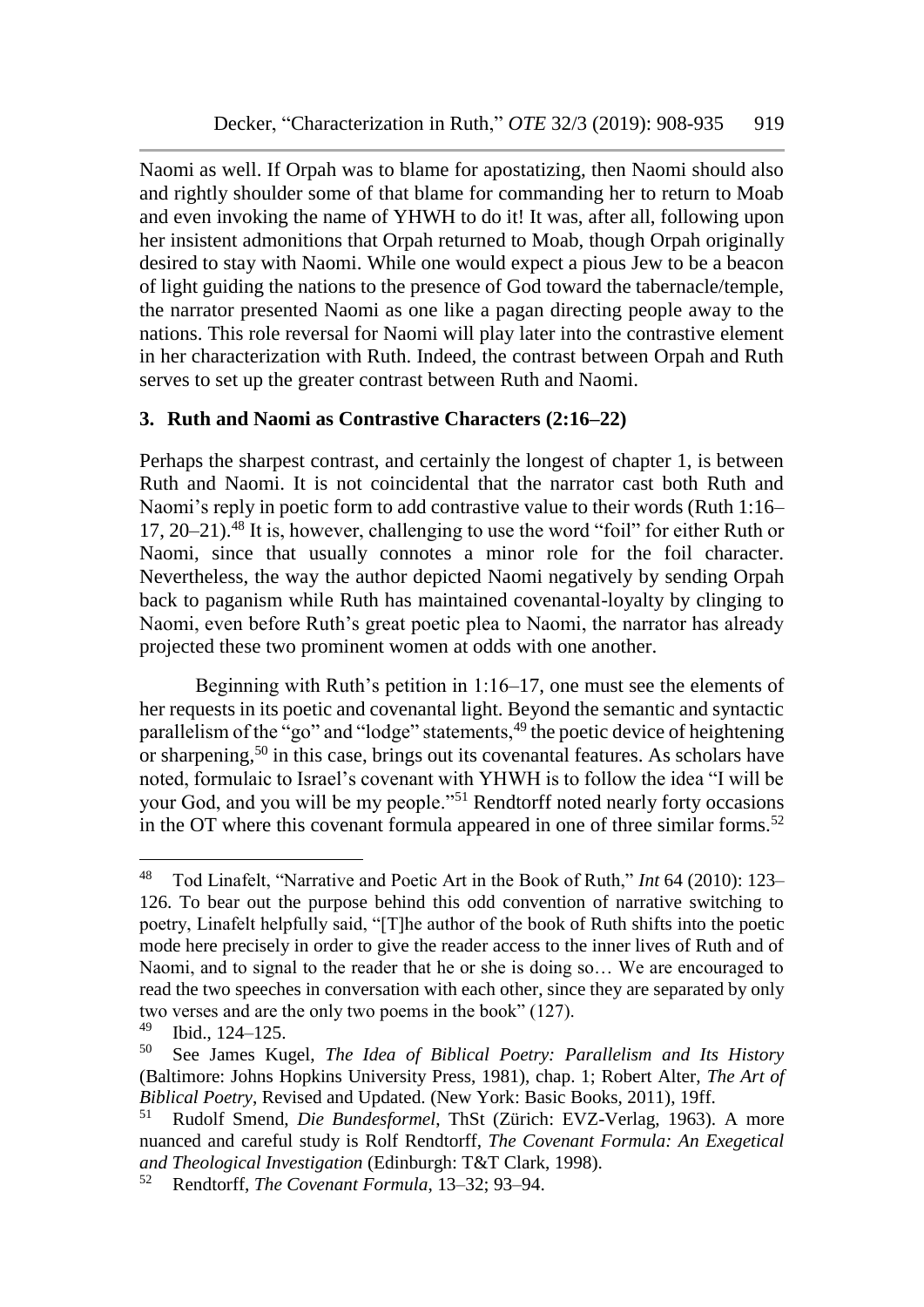Smith expanded on the initial observations of others and sought even more indications of covenantal language in Ruth's commitment to Naomi.<sup>53</sup>

It is telling, then, that Ruth would commit to Naomi using language such as "your people, my people; and your God, my God" (עַמַדְּ עַמַּי וַאֲלֹהִידְ אָלֹהִי).<sup>54</sup> This moves past the simple language of conversion, though that certainly is present. Campbell noted, "The striking thing about the theology of the Ruth book, however, is that it brings the lofty concept of covenant into vital contact with day-to-day life, not at the royal court or in the temple, but right here in the narrow compass of village life."<sup>55</sup> What is more, according to Smith, Ruth is even going beyond ethnic conversion of joining the covenant community of Israel. "Ruth's words represent the covenant relationship across family lines that have been sundered by the death of the male who had linked the lives of Ruth and Naomi."<sup>56</sup> Ruth's poetic language vocalizes her conversion to YHWHism, the people of Israel, and the family of Elimelech when it was only intimated before. Though the narrator called her "Ruth the Moabitess" six times (1:4, 22, 2:2, 21, 4:5, 10), this poetic and covenantal declaration in Ruth  $1:16-17$ envisions her as Ruth the Jewess. It is significant that the name "Ruth" appears a total of 12x's in the book of Ruth. While the author linked her Moabite heritage half of those times, by virtue of her name, she was depicted as fully engrafted into the twelve tribes of Israel, particularly Judah.

The scholars dispute when or even if Ruth's *ethnic* conversion took place. Recently, Neil Glover argued that taking Ruth 1:16–17 as the point of ethnic conversion was "alarming naivety". <sup>57</sup> In his utilization of comparative methods of anthropology, he argued that it was not until chapter 4 that Ruth was fully converted into the community and considered an Israelite. His main arguments were threefold: Ruth's final mention as simply "Ruth" without her "Moabitess" designation as the narrator neither called Naomi nor Boaz "the Israelite", Ruth's manipulation of Moabitess stereotypes in chapters 2 and 3, and her acceptance into the household by the witnesses of Bethlehem in chapter 4.<sup>58</sup> From an anthropological view, this very well seems to be the case for the entire community. But the function of covenantal language on the mouth of a Gentile would have been extremely significant for a typical Israelite audience. This best

<sup>53</sup> Mark S. Smith, "'Your People Shall Be My People': Family and Covenant in Ruth 1:16–17," *CBQ* 69, no. 2 (April 2007): 242–258.

<sup>54</sup> Block put these four Hebrew words at the centre of an ABCB'A' chiastic structure and therefore "climactic." Block, *Ruth*, 93–94.

<sup>55</sup> Edward F. Campbell, Jr., *Ruth: A New Translation with Introduction, Notes and Commentary*, AB (New York: Doubleday, 1975), 80.

<sup>56</sup> Smith, "Family and Covenant in Ruth 1:16-17," 255.

<sup>57</sup> Neil Glover, "Your People, My People: An Exploration of Ethnicity in Ruth," *JSOT* 33, no. 3 (March 2009): 296.

<sup>58</sup> Ibid., 300–305.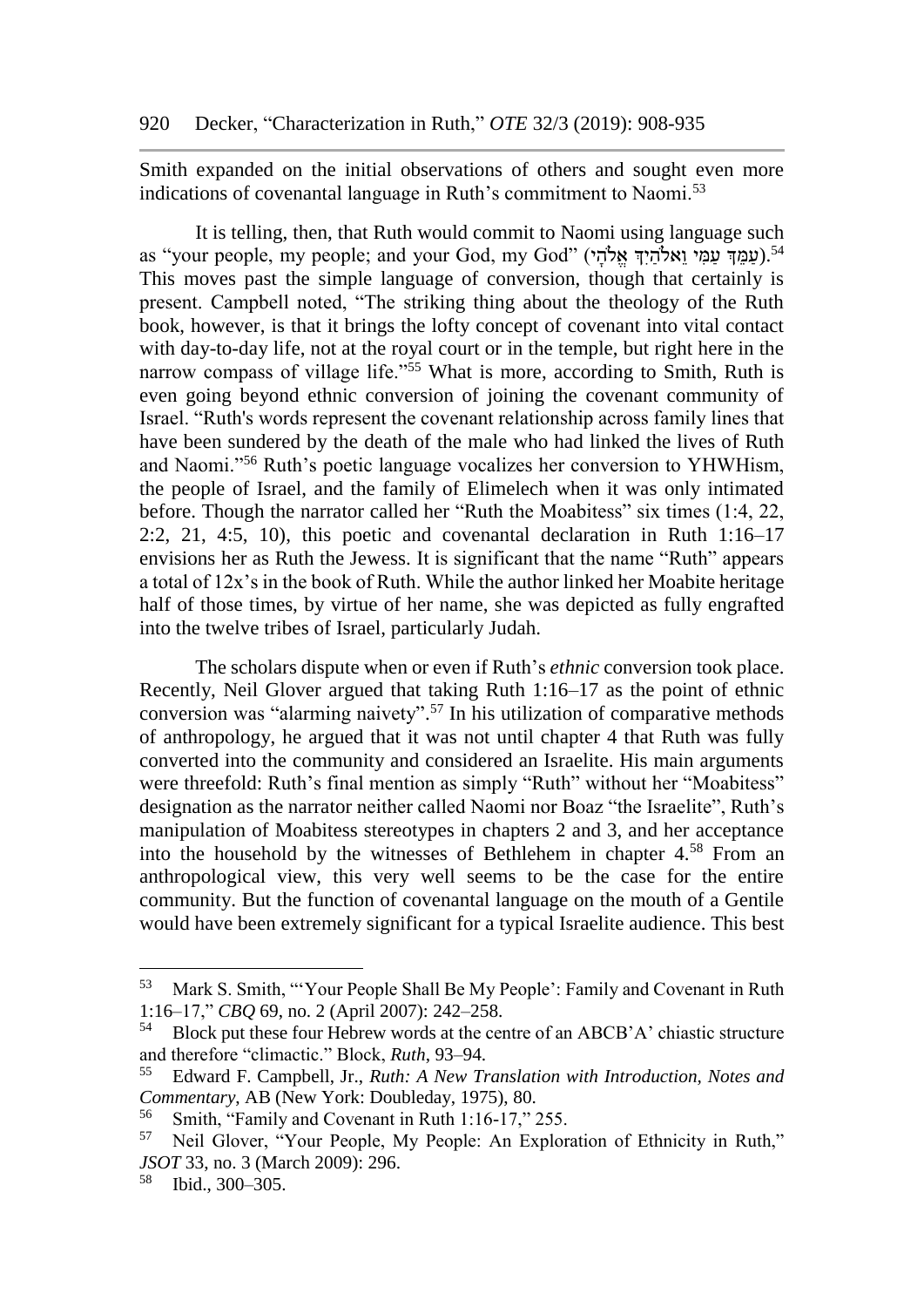explains Naomi's mute reaction and acquiescence (1:18). She is not simply giving in to Ruth's determination. She is recognizing the total transformation of Ruth. Therefore, from the vantage of Naomi and thus the reader's introduction to the idea, Ruth's inculcation into the community *began* at 1:16–17.

The cumulative effect of the entire speech from Ruth to Naomi is typically seen to be one of solidarity.<sup>59</sup> Fewell claimed that "Affirming her willingness" and ability to traverse whatever spatial, social, and existential boundaries necessary, Ruth takes her place alongside Naomi, even acknowledging YHWH's death-dealing temperament."<sup>60</sup> This, in part, explains the use of transition between narrative prose and poetic dialogue as a means to increase the emotional temperature of the passage. It was this rise in emotion that Linafelt observed a contrastive tension between the poetry of Ruth and the poetry of Naomi. He said,

> The two poetic speeches of Ch. 1, then, set up our two protagonists as the bearers of the fundamental tensions of the plot. One of those tensions is personal: Ruth has expressed a nakedly emotional commitment to Naomi, while Naomi has ignored that commitment and deemed herself 'empty' as she returns from Moab.<sup>61</sup>

Naomi's silent response further demonstrates the contrast. After the heightened literary form taken by Ruth, the reader might expect a reply in similar fashion either pleading for her to reconsider her loyalty or praise her for her loving-faithfulness. And rather than simply assuming Naomi's silence and moving on in the narrative, the author was sure to make the point directly adding "and she ceased to speak to her" (וַהֲחְדֵּל לְדַבֵּר אֱלֵיהָ). How much one is to read into the narrator's statement is part of the contrast between Ruth and Naomi.<sup>62</sup> As Hubbard well noted, "The storyteller wants the audience to feel either slight

<sup>59</sup> Fewell and Gunn described the effects of Ruth's speech to Naomi as a means for Ruth to say to Naomi, "If you are worried that to continue association with a foreign woman with foreign gods is to invite further disaster, then don't worry, for I can fix that; I'll change people—Your people will be my people!—and I'll change gods as well—Your god will be my god!" Danna Nolan Fewell and David M. Gunn, *Compromising Redemption: Relating Characters in the Book of Ruth* (Eugene: Wipf and Stock, 2009), 96.<br> $^{60}$  Fewell "Space for

Fewell, "Space for Moral Agency in the Book of Ruth," 84. This author does not find Andrew Davis's argument of a division between Ruth and Naomi based upon the gender discord and grammar convincing. Nevertheless, he well noted the contrastive tension between Ruth and Naomi, and therefore gives credence to his conclusions. Andrew R. Davis, "The Literary Effect of Gender Discord in the Book of Ruth," *JBL* 132 (2013): 507–508.<br><sup>61</sup> Linefalt (November

Linafelt, "Narrative and Poetic Art in the Book of Ruth," 128.

<sup>62</sup> There is a negative perception espoused by Fewell and Gunn, *Compromising Redemption*, 73. Saxegaard sees a more neutral or even a contented Naomi behind this statement. Kristin Moen Saxegaard, *Character Complexity in the Book of Ruth*, FAT (Tübingen: Mohr Siebeck, 2010), 102–103.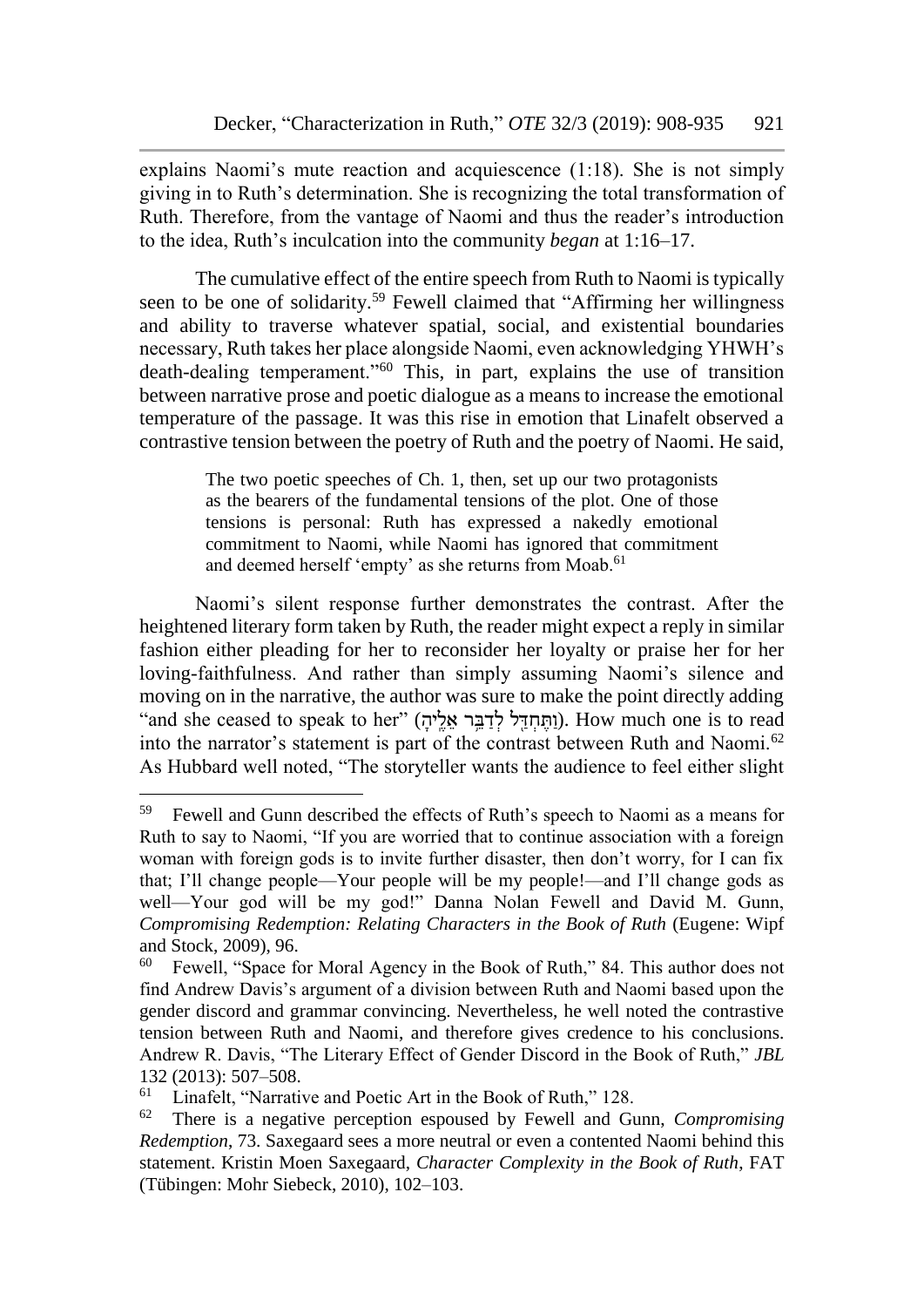alienation between the two women, or Naomi's preoccupation with her painful, uncertain future."<sup>63</sup> Feeling this tension, LaCocque claimed, "[O]ne also can understand it in a more radical sense: that she stopped speaking to her… does not betray her bad mood, but a deliberate discretion."<sup>64</sup> Jan de Waard feared reading too much into this statement and cautioned, "This does not mean that she refused to talk to her any more, but simply that she ceased to urge her to return to Moab."<sup>65</sup> If this were the case, it appears forced and redundant that the narrator would feel compelled to mention this after such a speech from Ruth.<sup>66</sup> The effect of acquiescence on the part of Naomi would just as easily transmit to the audience without the explanation of *stated* silence, an irony unto itself.<sup>67</sup>

From the perspective of the audience, Naomi's silence is as much of a withdrawal as Ruth's poetic speech is a commitment.<sup>68</sup> If withdrawal, then as Fewell and Gunn have argued, "Naomi's silence at Ruth's unshakable commitment to accompany her emerges as resentment, irritation, frustration, unease. Ruth the Moabite is to her an inconvenience, a menace even."<sup>69</sup> This may be reading more into the simple grammar of the wording at the end of v.  $18^{70}$ Nevertheless, whatever the extent of Naomi's frustration, her contrastive silence is deafening. $71$ 

<sup>63</sup> Robert L. Hubbard, *The Book of Ruth*, NICOT (Grand Rapids: Eerdmans, 1988),  $\frac{121}{64}$ 

<sup>64</sup> André LaCocque, *Ruth: A Continental Commentary*, trans. K. C. Hanson, CC (Minneapolis: Fortress Press, 2004), 54.

<sup>65</sup> Jan de Waard and Eugene A. Nida, *A Handbook on the Book of Ruth*, Second., UBSHS (New York: United Bible Societies, 1992), 19.<br><sup>66</sup> That the narrator stated Naomi's silence seems an

That the narrator stated Naomi's silence seems an intentional gap. And almost as if he were in a conversation with Meir Sternberg about OT narrative gap-filling, Linafelt asked, "The reader thus contributes greatly to the meaning of the story depending on how he or she fills in these gaps in characterization." Tod Linafelt and Timothy K. Beal, *Ruth and Esther*, BO (Collegeville: Liturgical Press, 1999), 17; Sternberg, *The Poetics of Biblical Narrative*, 186–229.

Perhaps this is why major commentaries do not even address the issue if even v. 18 at all! Cf. Campbell, Jr., *Ruth*, 75; Sasson, *Ruth*, 31; Jeremy Schipper, *Ruth: A New Translation with Introduction and Commentary*, AYB (New Haven: Yale University Press, 2016), 101.

<sup>68</sup> Trible, *God and the Rhetoric of Sexuality*, 173.

<sup>&</sup>lt;sup>69</sup> Fewell and Gunn, "'A Son Is Born to Naomi," 104.

<sup>70</sup> Bush, *Ruth, Esther*, 85.

<sup>71</sup> Combining both Naomi's silence felt in Ruth 1:18 as well as the changing of her name in 1:20, Kristin Saxegaard perceptively pointed out that at the conclusion of the book of Ruth, "Naomi's condition remains open. Her voice is muted at the end of the narrative and the reader will never know whether Naomi understands herself as a Naomi again or if she is still a Mara." Saxegaard, *Character Complexity in the Book of Ruth*, 103. This is in such stark contrast with Ruth who is very clear as to the terms of her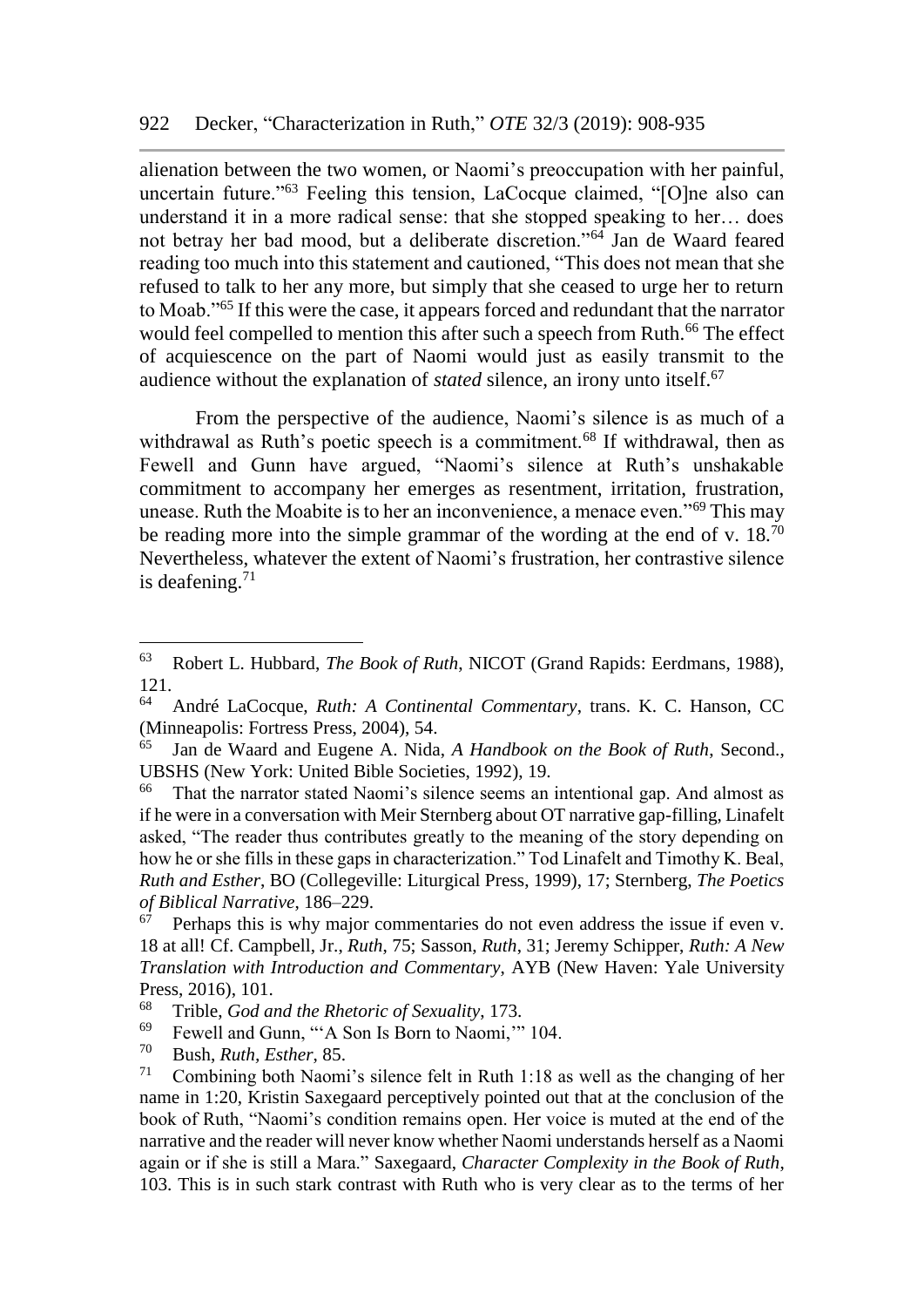Though Naomi was initially silent, upon entering Bethlehem she addressed the ladies inquiring about her. The people's rhetorical question "Is this Naomi?" is not to be taken to mean identification as if they did not initially recognize her. Rather it is a statement of shock at her miserable condition. Could a woman from such a pious and prosperous family<sup>72</sup> return in such a poor and (as it will turn out) pagan fashion? This prompted Naomi to end her silence enacting her own sense of *nomen est omen*. Some have sought to draw a contrast between the meaning of her initial name as connoting "sweetness" (עמי) lit. means "my delight") with her new name "bitterness."<sup>73</sup> More likely, her name is to be taken in respect to YHWH just as her husband's name Elimelech had (הָלִימלִד; lit. "my God *is* king").<sup>74</sup> She had previously hinted at her bitter state in Ruth 1:13 ESV, "[I]t is exceedingly bitter to me" (מר־לי מאד). Now Naomi is ready to throw off her former name regarding YHWH as her pleasure and own her new appellation: "Do not call me Naomi. Call me Bitterness!" ( אל-תּקראנה לי נעמי קראן לי מרא). Since this new nickname never appears again, it is likely that no one, including the narrator, agrees with Naomi's assessment.<sup>75</sup>

Not only does the meaning of her name signify her understanding of her relationship to YHWH, but the spelling is critical as well. While the Hebrew noun for "bitter" or "bitterness" is מהה (mārâh), Ruth 1:20 recorded *גלא* (*mārāʾ*).<sup>76</sup> Some scholars point out the *aleph* ending as an Aramaic spelling, perhaps indicating a late date for Ruth.<sup>77</sup> However, Campbell asserted "it is not

commitment as stated in her own words as well as how the town of Bethlehem perceived her in Ch. 4.<br> $^{72}$  Timothy I. Decket

<sup>72</sup> Timothy L. Decker, "Ruth 1:1–5: An Exegetical and Expositional Proposal," 40–  $\frac{41}{73}$ 

Take Nielson's comment for example, "She no longer wishes to be called Naomi, i.e., 'my joy' or 'sweetness,' now that her fate is better covered by the name Mara, i.e., 'bitterness.'" Nielsen, *Ruth*, 51. See also Freedman, "Naomi's Experience of God and Its Treatment in the Book of Ruth," 30; Hawk, *Ruth*, 52, 62.

<sup>74</sup> Many commentators such as Campbell, Jr., *Ruth*, 52–53 and Gladson, *Book of Ruth*, 152 explain this concept based on the work of Martin Noth, *Die israelitischen Personennamen im Rahmen der gemeinsemitischen Namengebung* (Stuttgart: Kohlhammer, 1928), 166.<br><sup>75</sup> Freedman "Naomi's

Freedman, "Naomi's Experience of God and Its Treatment in the Book of Ruth," 34.<br>76

<sup>76</sup> There is a textual variant that includes the ה ending. *BHS* only listed "multiple Mss" whereas *BHQ* surprisingly said nothing. According to Myer, the Kennicott collection "lists 17 MSS as reading מרה. "Jacob M. Myer, *The Linguistic and Literary Form of the Book of Ruth* (Leiden: E. J. Brill, 1955), 10. However, this is to be expected in these later medieval Mss wherein the final ה is a *mater lectionis*. See Schipper, *Ruth*, 106.

<sup>77</sup> LaCocque, *Ruth*, 55. See *GKC* §80h wherein "א ָ, the Aramaic orthography for ה ָ , chiefly in the later writers." Wilhelm Gesenius, *Gesenius' Hebrew Grammar*, ed. E. Kautzsch, trans. A. E. Cowley (Mineola, NY: Dover Publications, 2006).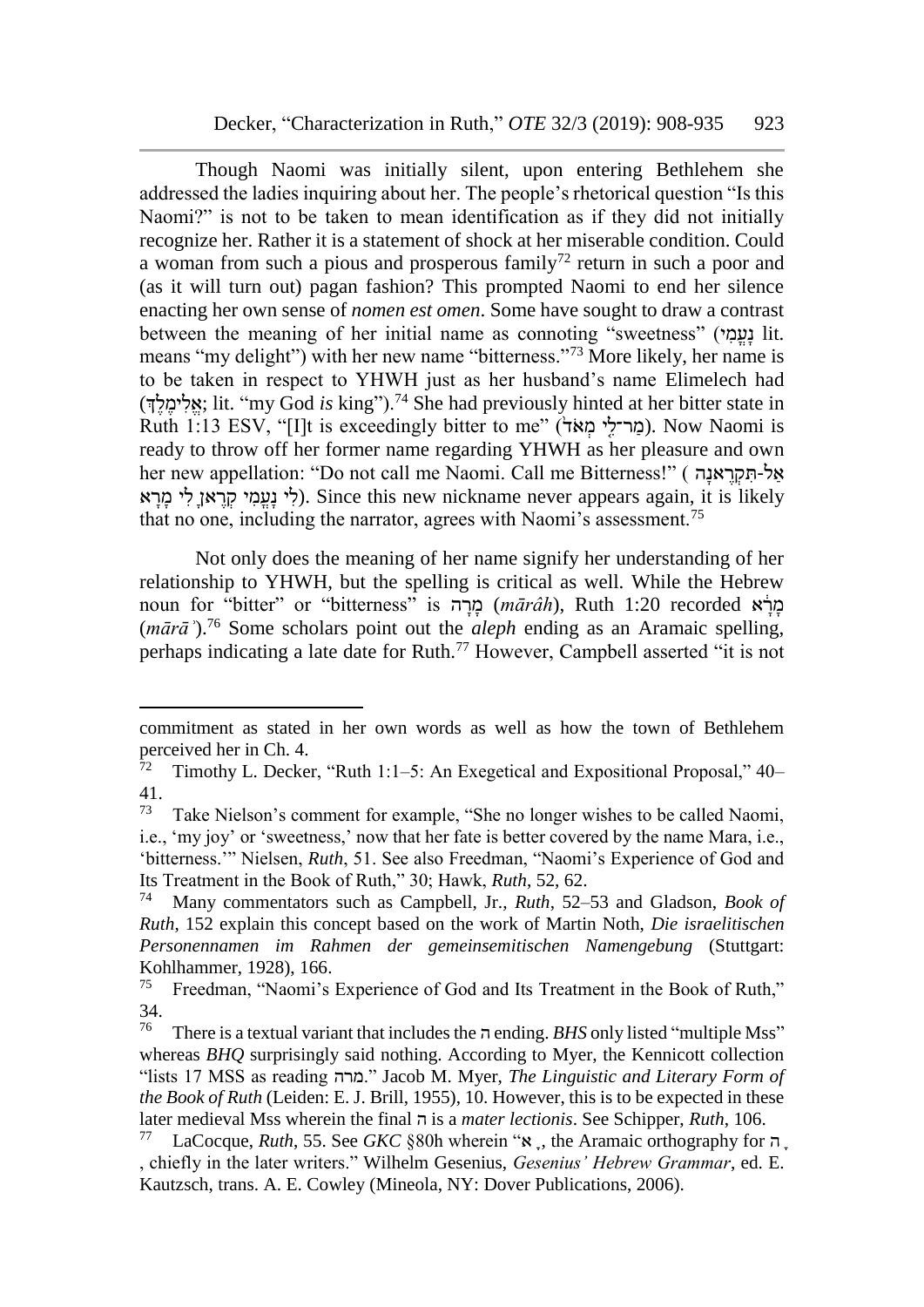technically an Aramaism (i.e., an influence from the Aramaic language)."<sup>78</sup> Scholars have considered other languages for its origin. Some have proposed either a Ugaritic source (or at least a very proximate Semitic/Canaanite influence)<sup>79</sup> or even outright claimed it was from Moab itself. $80$  Others have simply considered it a scribal error or orthographic change.<sup>81</sup> While both renderings are homophonic, the *aleph* ending would have caught the eye of the original Jewish reader.

Considered narratively along with the contrastive characterization between Ruth and Naomi, the *aleph* ending becomes extremely significant. While scholars are not all agreed as to the linguistic source of the ending change, the telling feature is that Naomi herself opted for a change *away from* the expected Hebrew rendering. In other words, she is communicating to the Bethlehemite women inquiring "Is this Naomi?" with a retort indicating both her segregated state regarding YHWH ("bitter") as well as from the Jewish people with a non-Jewish spelling. $82$  In direct contrast, these were the same two features of Ruth's covenantal poem ("my people" and "my God") that Naomi is stripping off.

We might liken Naomi's behaviour to a man named Owen who was from the US but lived abroad in Ireland for many years soaking up his Gaelic roots. Upon return to the US, he decided to spell his name Eóghan. Though pronounced the same, the spelling indicates his time away has affected him. For Naomi, her time among the pagan Moabites has negatively affected her. Contrastively then, while Ruth, the actual Gentile, is *returning* to Bethlehem for the first time in covenantal fidelity (or *cḥesed*) <sup>83</sup> as converted religiously to YHWH and filially to Elimelech's family, if not ethnically, as a Jewess; Naomi, the actual Jewess, is *returning* to Bethlehem in an exodus yet blaming YHWH for her empty lot and changing her name in line with Gentile influences. The roles have been reversed!

This spelling also opens the possibilities for *double-entendre* with her new name. After considering other Semitic languages, Sasson concluded that

<sup>78</sup> Campbell, Jr., *Ruth*, 76.

<sup>79</sup> Dennis. Pardee, "The Semitic Root *Mrr* and the Etymology of Ugaritic *Mr*(*r*)//*Brk*," *UF* 10 (1978): 249–288.

<sup>80</sup> Cundall and Morris, *Judges and Ruth*, 253.

<sup>81</sup> Myer, *The Linguistic and Literary Form of the Book of Ruth*, 10; Campbell, Jr., *Ruth*, 76; Bush, *Ruth, Esther*, 92.

 $82$  This is similar to Hawk's explanation, "Naomi's response to the women brings the issue of identity directly to the surface (vv. 16–17). She separates herself from the women of Bethlehem by refusing the identity they give her ('Sweet') and claiming her own identity (Mara, 'Bitter'). She also separates herself from Yahweh." Hawk, *Ruth*,  $62.83$ 

<sup>83</sup> Fentress-Williams, *Ruth*, 53.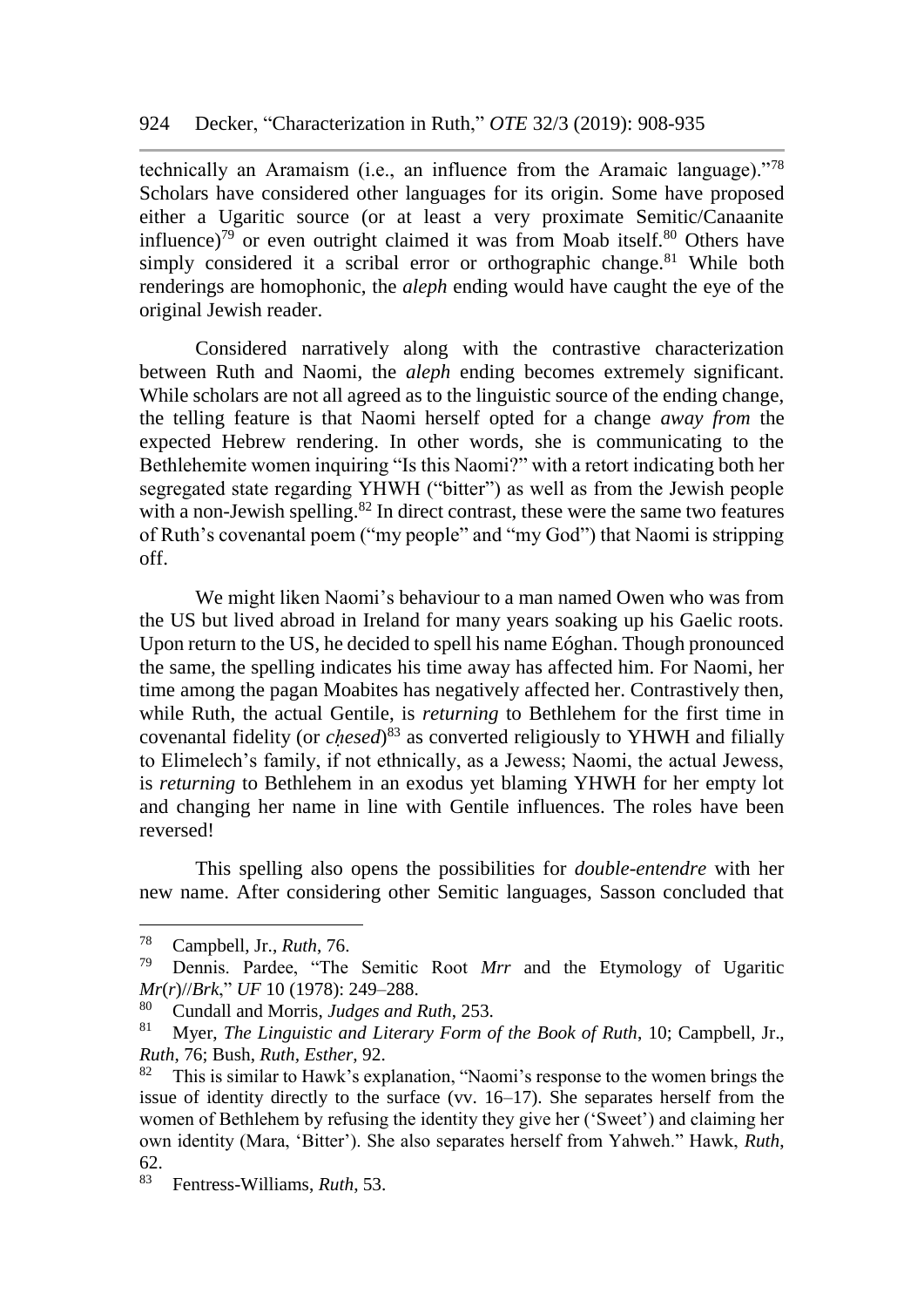מרר) *mrr*; the verb form of "to be bitter" in Hebrew) is the best root with multiple meanings. He then said, "[W]e opt for a meaning that underscores the biblical writer's ability to play on words."<sup>84</sup> He goes on to argue that such a root may indicate a secondary meaning of "'fierceness, strength,' and the like."<sup>85</sup> This is less a literary angle and more of a synchronic-semantic one. From the perspective of the narrative, there may be a different play on words. Though מרא) *mrʾ*) is not the proper Hebrew spelling for "bitterness," it is the Hebrew consonantal spelling for the verbs "be rebellious" or "beat, strike."<sup>86</sup> Such a word play drips with irony as it indicates she is in open rebellion before YHWH for the way he has treated her. While one must not doubt that "bitterness" is the primary force of Naomi's new self-designation due to her explanation "that Almighty has dealt bitterly [from מרר [with me," the unusual spelling opens the door for puns and intentionally creates more contrast between the two widows.

Naomi's conveyed her disdain further when she resorted to an older title for Israel's God as "Almighty" or *Shaddai* (ש
<sub>ו</sub>ֹשׁד). Such use was popular before the Mosaic covenant  $87$  as well as after the exile.<sup>88</sup> Though she returns to the divine name YHWH twice in v. 21, she again reverted back to *Shaddai*. This chiastic use of God's title and name "contrast the bitter and sweet with affliction and emptiness."<sup>89</sup> Could this play on the name of God indicate that she sees herself either still in exile or worse, as no longer in the covenant community between God and Israel? If so, this would again put her at odds with Ruth's statement of "my people" and "my God."

Terrance Wardlaw emphasized other elements that have significance here. First, he noted that the word-play *Shaddai* (שדי) has on the Hebrew word for "destruction" (שדד), as if Naomi were ratcheting up her misery even higher.<sup>90</sup> Second, it is fitting that *Shaddai* be invoked for its patriarchal use (*El Shaddai*) to provide a seed as God promised both for Israel as well as the means to bless the nations (like Moab).<sup>91</sup> Though this points forward to the outcome of Ruth, in

<sup>84</sup> Sasson, *Ruth*, 33.

 $\frac{85}{86}$  Ibid.

<sup>&</sup>lt;sup>86</sup> Clines, *The Dictionary of Classical Hebrew*, 5:474.<br><sup>87</sup> Erank Moore Cross "Vahweb and the God of the

<sup>87</sup> Frank Moore Cross, "Yahweh and the God of the Patriarchs," *HTR* 55, no. 4 (October 1962): 244–250.

LaCocque, *Ruth*, 55.

<sup>89</sup> Gladson, *Book of Ruth*, 185. Hawk also noted that chiastic pattern, "Shaddai, Yahweh, Yahweh, Shaddai." However, he failed to note the literary and emotive significance that such a rhetorical device should elicit. Hawk, *Ruth*, 62.

Additionally, Gladson proposed a play on the word "field" (שׂדֶה) used in Ruth 1:2 as "fields of Moab" (שְׂדֵי־מוֹאֶב) which is eerily similar to *Shaddai*.<br><sup>91</sup> Terrance R. Wardlaw Ir. "Shaddai Providence, and the Na

Terrance R. Wardlaw Jr., "Shaddai, Providence, and the Narrative Structure of Ruth," *JETS* 58, no. 1 (March 2015): 39–40.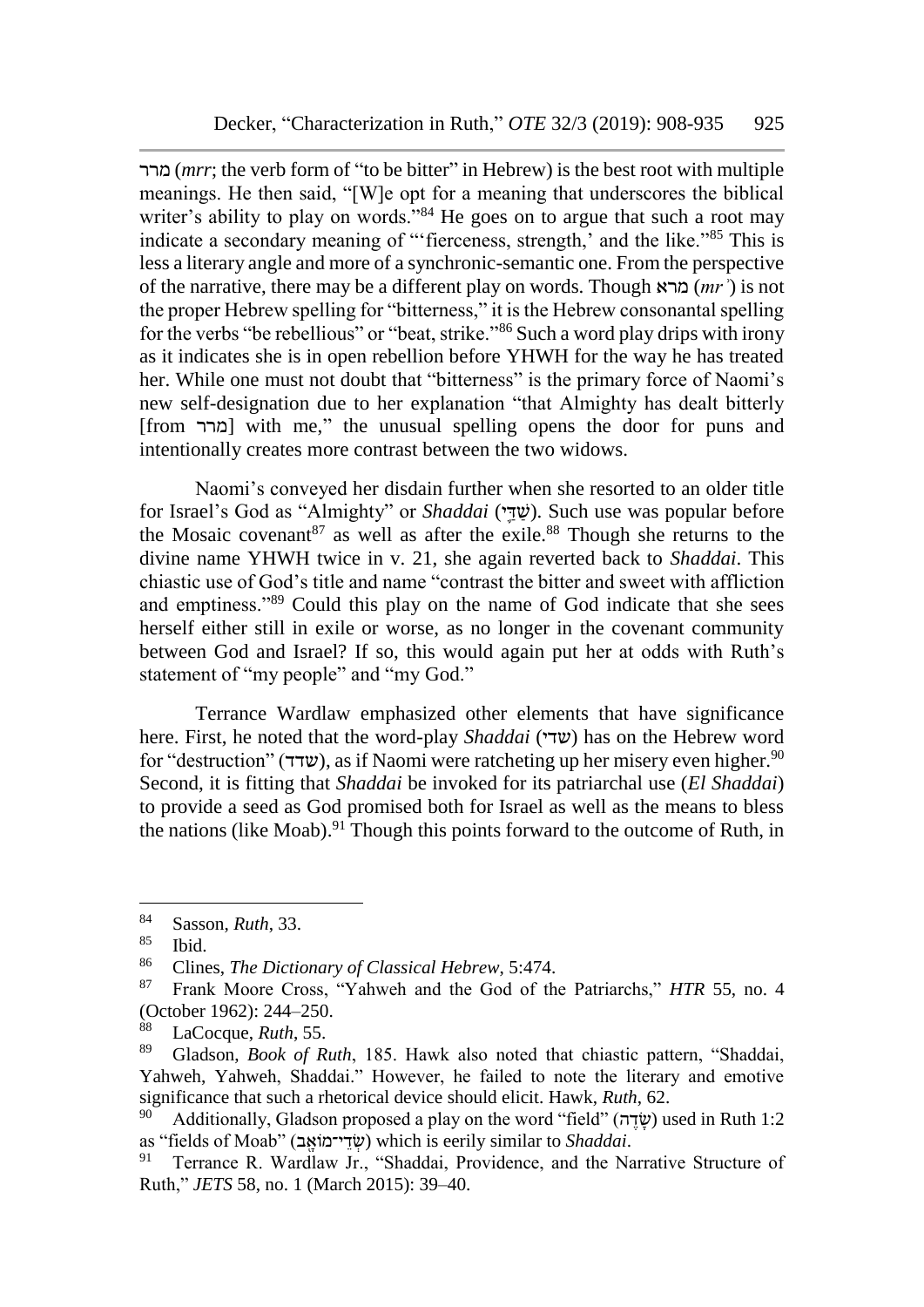chapter 1 of the narrative, Naomi places herself in a period before the Mosaic covenant.

Additionally, in only two verses, she lobs the blame toward God 3x's: "*Shaddai* has dealt bitterly with me," "YHWH brought me back empty," and "*Shaddai* has caused calamity upon me." In each of these three negative phrases, the author used three *hifil* verbs to highlight the causative force of God behind these elements. And while she is theologically correct in her assessment, akin to Isa  $45:7$ ,  $92$  her tone is far from worshipful. The author indicated this by the contrasting three positive verbs in the *qal* stem: "I went full," "why call me Naomi?" and "YHWH testified<sup>93</sup> against me." Within her accusation against God, Block noted further contrasting elements in v. 21:

> Naomi added a double volley against YHWH, constructed with modified chiastic contrastive parallelism.

 $\bf I$  full went away אַ נִיֹ מַלֹאָה הלֹכִתּי



*Figure 3: Block's Contrastive Chiasm in Ruth 1:21*

By inserting the subject pronoun (I) - which is syntactically unnecessary - and placing the subjects at the extremities of the two clauses Naomi pitted herself against YHWH. But she has also highlighted the fullness-emptiness contrast by placing adverbial expressions before the verbs in each case.<sup>94</sup>

Thus, Naomi ended her poem with a self-contrast which distanced her not only from the Israelite community leaving full yet *returning* empty but even from the covenant God YHWH by distancing herself ("I") as far away as possible from YHWH.

Finally, in terms of the narrative structure one may read the last verse of the chapter in one of three ways. First, it concludes the chapter as written.<sup>95</sup> Second, some or all of it is understood as an introduction to the next phase of the

<sup>&</sup>lt;sup>92</sup> LaCocque, *Ruth*, 56.

<sup>93</sup> Although ענה could have a negative meaning of "afflicted."<br>Plock *Buth*  $103$ 

<sup>&</sup>lt;sup>94</sup> Block, *Ruth*, 103.

<sup>95</sup> Waard and Nida, *A Handbook on the Book of Ruth*, 21.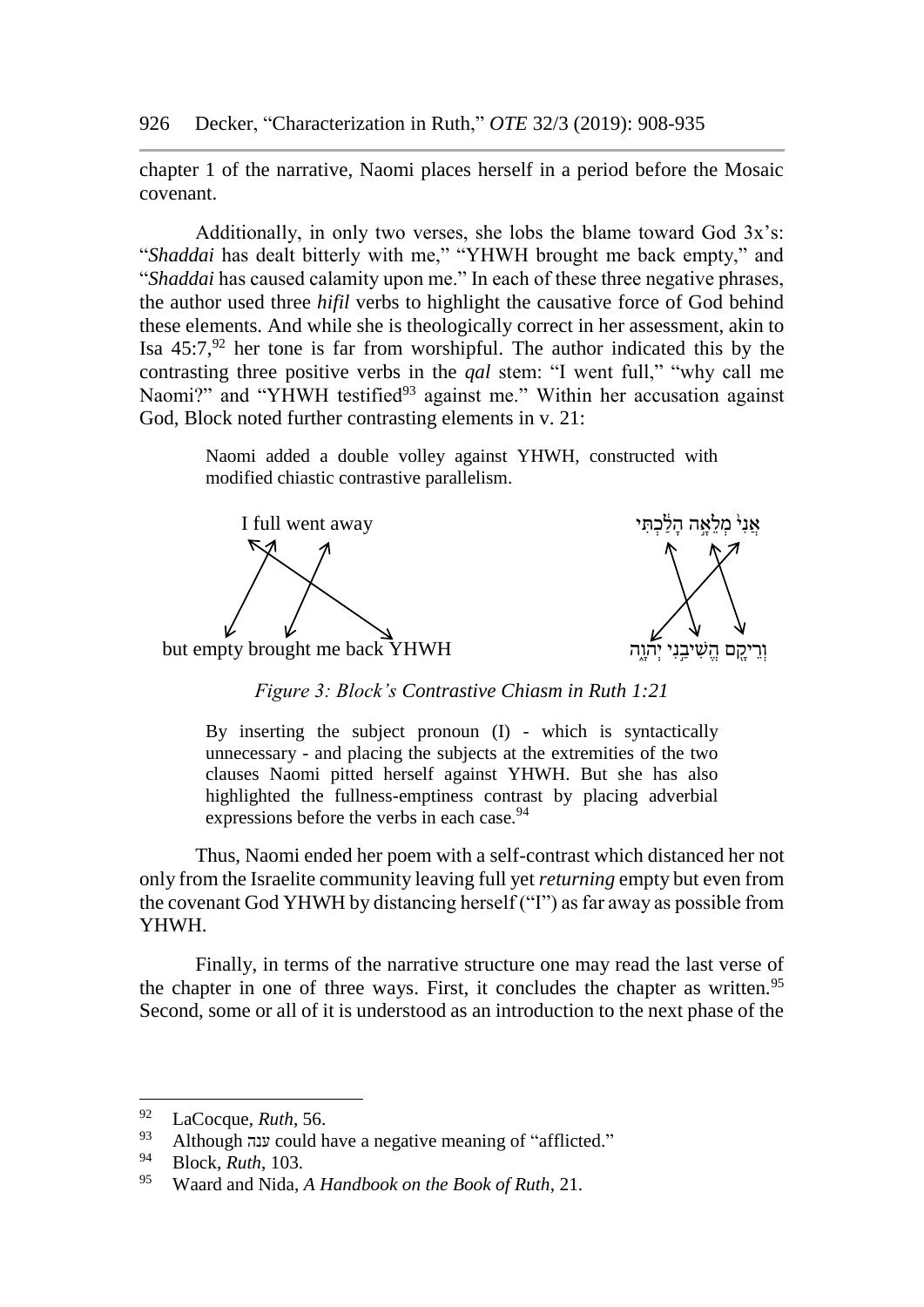tale.<sup>96</sup> Third, it serves somewhat a dual role of completing the final section as well as linking it to the next phase of the narrative.<sup>97</sup> The third option is the most attractive since Ruth 1:22 seems both to hint at the narrative setting in chapter 2 as 1:1 did for chapter 1 but also serves as an *inclusio* with 1:1's geographical and chronological statement about a man from Bethlehem moving to the fields of Moab (ב $\omega$ די מוֹאב) because of famine. Only in 1:22 the author reversed the order mentioning first the fields of Moab (בְּשְׂדֵי מוֹאֵב) and then entering Bethlehem at the time of harvest. The contrast between the famine in v. 1 and the beginning of the harvest in v. 22 is also telling. And as Hubbard was keen to point out, the opposite elements of leaving Bethlehem in a famine at the opening of the scene versus returning to Bethlehem at harvest in the closing of the scene heightens the contrastive elements throughout all of chapter 1.<sup>98</sup>

Though it seems inconsequential to some,  $99$  v. 22 caps the contrast between Ruth in Naomi in dynamic fashion. The thematic word "return" is used twice not only to bracket off vv. 6 and 7's two occasions of "return," it also has for their subject Naomi and Ruth respectively. While both verbs are *Qal* perfect singulars,<sup>100</sup> their grammatical similarities help to bear out the contrast further. The first "return" is in the narrative form, and the clause is short and sweet: "And Naomi returned" (ותּשׁב נעמֹי). The author, however, introduced Ruth with a conjunction and gave her every appellative possible: "and Ruth the Moabitess her daughter-in-law with her, who returned" (וְרֹוּת הַמּוֹאֲבִיֵּה כַלַּתָהּ עָמֶּׁהּ הַשֵּׁבָה).<sup>101</sup> Not only was the second statement of v. 22 contrastively much longer, but the words and syntax related Ruth backwards to Naomi but also forwards on her own *return*. Bush maintained that the structure and syntax in v. 22 stresses Ruth over Naomi giving her return "remarkable prominence."<sup>102</sup> Behind the text, there may

<sup>96</sup> Grant and Schipper leave the final phrase of 1:22 for the beginning of ch. 2. Reg Grant, "Literary Structure in the Book of Ruth," *BSac* 148, no. 592 (October 1991): 433; Schipper, *Ruth*, 109–111.

<sup>&</sup>lt;sup>97</sup> Block, *Ruth*, 105.

Hubbard said, "The narrator is a consummate literary artist. The beginning and end of the chapter bracket a beautifully ordered whole… It began with famine and departure; it ends with harvest and return." *The Book of Ruth*, 131.

Jan de Waard said of 1:22 that "This final verse of chapter 1 constitutes a summary paragraph. It adds no new information except to introduce 'the barley harvest,' and this serves as a kind of translation to what Ruth is described as doing in chapter 2." *A Handbook on the Book of Ruth*, 21.

 $100$  Though the second "return" (הַשֵּׁבָה) is often confused with a participle, the accent in the MT makes this a perfect with the article acting as a relative pronoun according to Campbell, Jr., *Ruth*, 77–78; Sasson, *Ruth*, 36.

<sup>&</sup>lt;sup>101</sup> Schipper also noted, "This clause further distinguishes Ruth from Orpah." Schipper, *Ruth*, 109.

<sup>102</sup> Bush, *Ruth, Esther*, 94.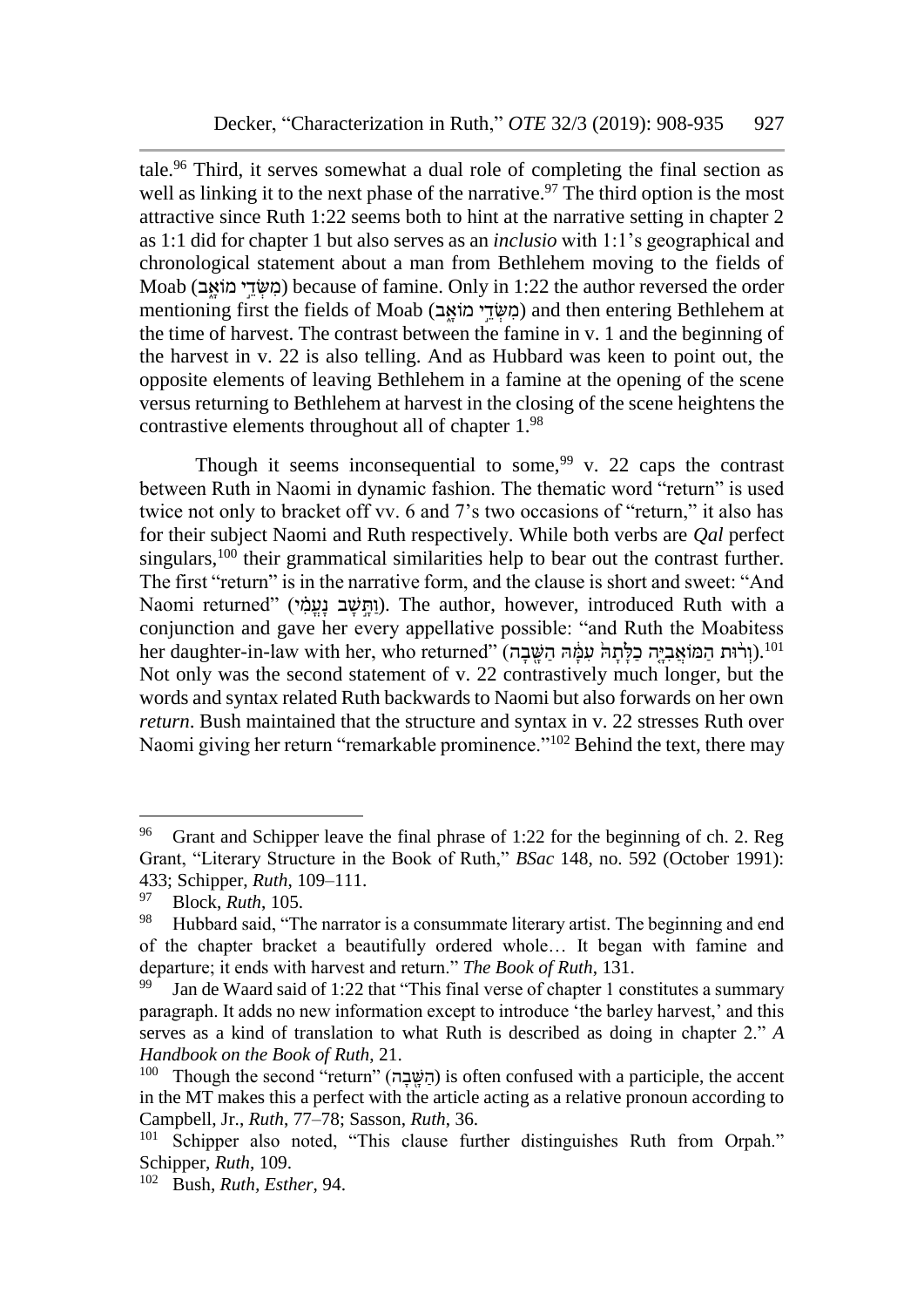or may not have been tension between these two widows. But in the text, the narrator stretched the distance between them to its literary limits.

## **C CONTRASTIVE CHARACTERIZATION IN THE REST OF THE BOOK OF RUTH**

With the dense and profuse use of "return," the theme of exile seems specific to this section of Ruth. It is notable that by Ruth 2, the contrasting characterization between Ruth and Naomi is all but abandoned. The two widows are "in it together" so to speak. Naomi even reverts back to appearing more like a typical Jewish woman in the Promised Land. In this way, the contrasting characterization can act as a means to isolate Ruth 1:6–22 as a thematic sub-unit unto itself, albeit still tied with the themes throughout the rest of the book of Ruth. The characters, after all, do continue to move the story forward. And undoubtedly, the author demonstrated God's own *chesed* for both Ruth and Naomi with not only providentially providing a kinsman-redeemer to salvage their pitiable estate from chapter 1 but also with the proliferation of a seed leading to David.

Nevertheless, the author appears to restrict the exile motif and how those who have sworn covenant fidelity to YHWH in exile should return to this section in 1:6–22. And for some, this may even be sufficient evidence to offer a later dating for the book of Ruth.<sup>103</sup> That such a thematic emphasis restricted to a brief section at the beginning of the story seems to say more to the community for which the author wrote rather than to help the flow of the narrative proceed. All things being equal, however, the book of Ruth as a whole is dependent on the elements of chapter 1, and the timelessness of this message, especially considering Israel perpetually in a revolving door to and from the Promised Land, fits most any community setting throughout Israel's history. Therefore, the theme of "return" as well as the contrastive characterization serves a unique purpose as a *kerygma* for any Jew away in exile or in a transition back to restoration. Putting aside the Davidic thrust of Ruth and its messianic connotations (as that would have a tremendous bearing on the state of mind for any Jew returning from exile at any time period), the sermonic element in this text is how an exile in foreign, pagan isolation should return to the Promised Land in restoration back just as YHWH had promised according to his *chesed*.

<sup>&</sup>lt;sup>103</sup> The themes presented here parallel the arguments for a later date argued by Benjamin Mangrum, "Bringing 'fullness' to Naomi: Centripetal Nationalism in the Book of Ruth," *HBT* 33, no. 1 (2011): 62–81. However, this author is not fully convinced a later date is necessary for the same literary effect such as contrastive characterization. Others hold to a post-Exilic dating with a far more conflicting view of the book of Ruth interpreting it as an "attack" on Deuteronomy. See John Briggs Curtis, "Second Thoughts on the Purpose of the Book of Ruth," *Proceedings* 16 (1996): 141– 149.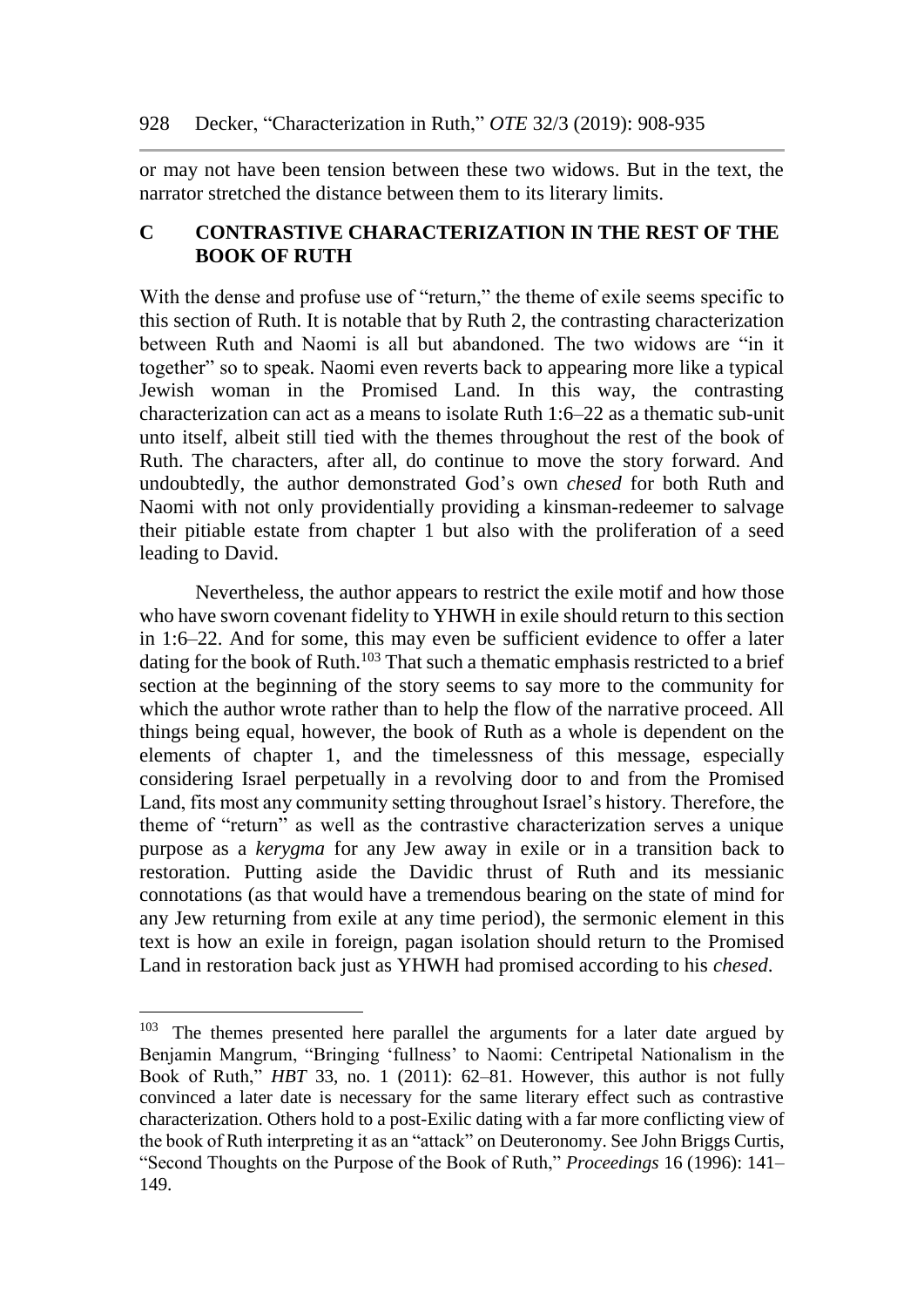Some, like Orpah, may refuse to return at all and thus depart not only from the narrative but apostatize back to the pagan idolatry they had grown accustomed. Orpah's absence from the rest of the book of Ruth is concomitant with her status among the covenant people. Thus, she will serve not only as a foil to Ruth but also as a warning to any Israelite in exile. With Ruth being the central and (literally) pivotal role of contrast between Orpah and between Naomi, she is the epitome of what a faithful return from exile should look like. Her blessing reaches its climax in chapter 4 when the witnesses compared her to the matriarchs of the people of God, an astounding testimony considering her Moabite heritage.

Naomi, being the primary character of the book of Ruth, finds herself in an interesting presentation. The fairly negative portrayal of her in chapter 1 seems abandoned in the remaining three chapters. Even the theme of her bitterness has disappeared. The only possible negative presentation, which some of course debate, <sup>104</sup> is her plan to send Ruth to the threshing floor of Boaz. Perhaps the gaps in that narrative with words that could ring either literally or euphemistically hint that the reader is to continue to struggle with Naomi's character. But by the end, Naomi has received a blessing of seed through Ruth, and she (not Ruth!) is named in the line of succession of David in Ruth 4:17. If there is a reversal and redemption to be observed, which is an understatement for the book of Ruth, Naomi fits the bill.

Therefore, the purpose of Ruth 1:6–22 as its own sub-unit and its contrastive element along with its return-from-exile theme works within the larger story of the book of Ruth. It brings the reader from a pit of despair in chapter 1 to a climactic conclusion in chapter 4 with the tense rising action in chapters 2 and 3. It is through the negative characterization of Naomi via the contrastive details in Ruth 1:6–22 that one can fully appreciate the full redemptive reversal. Conversely, Ruth's plight only improves with added blessing. She is faithful to her new family, people, and God. And she is repeatedly and remarkably blessed up to the end. She too was on an upward incline from chapters 1 to 4. The greater themes of Ruth only have their grander value due to the desperate situation as told in chapter 1.

 $104$  The debate is whether Naomi encouraged Ruth to go out like a virtuous woman seeking out a potential husband and redeemer in Boaz or as a prostitute in order to gain sexual favours from Boaz (see Koosed, *Gleaning Ruth: A Biblical Heroine and Her Afterlives*, 89). Similar is the theory of sexual "entrapment" by Fewell and Gunn, *Compromising Redemption*, 78. However, for a more likely and favourable interpretation maintaining the virtue of all three characters in chapter three, see Block, *Judges, Ruth*, 679–701.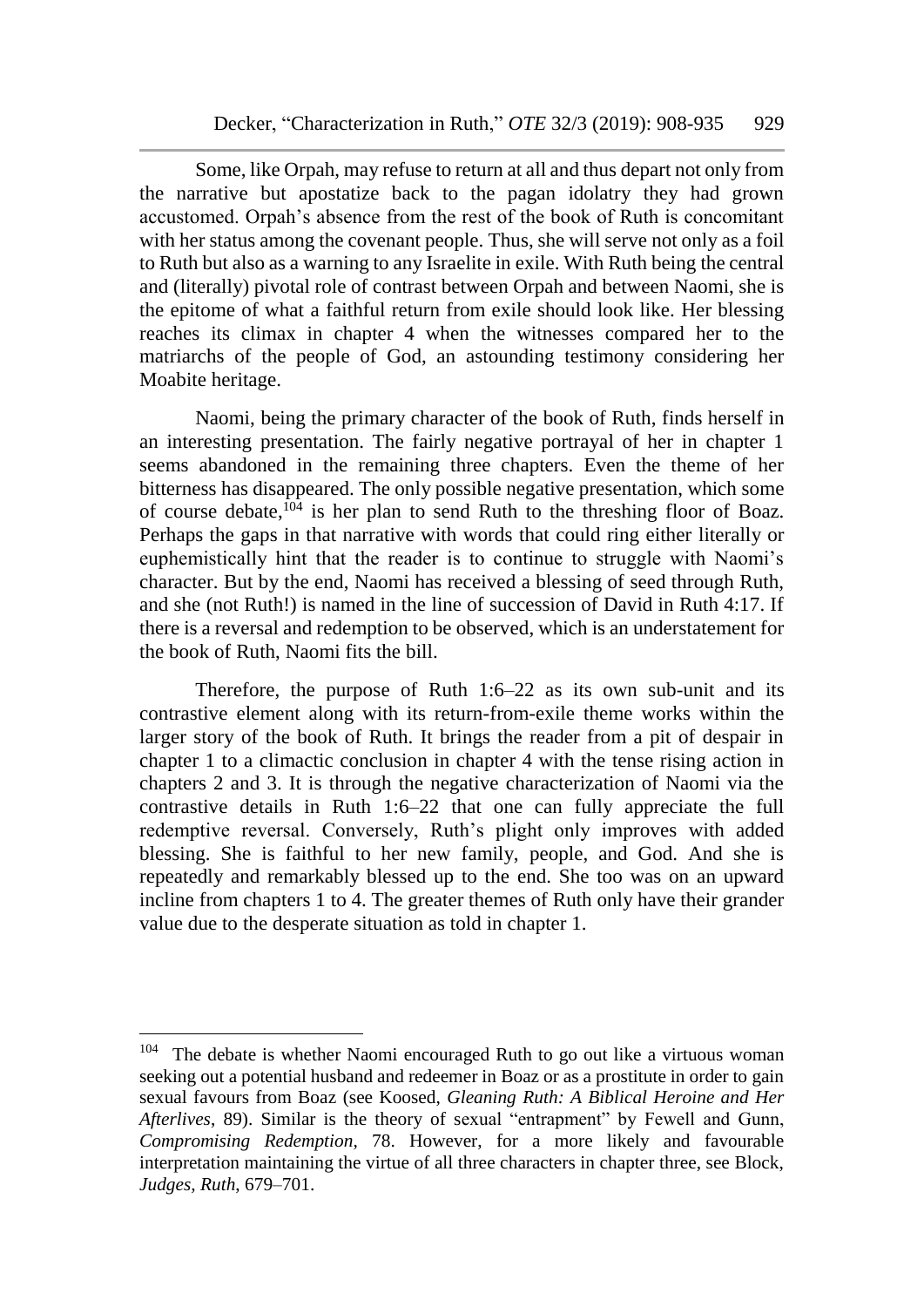#### **D CONCLUSION**

l

In his helpful book, *From Exegesis to Exposition*, Robert Chisholm offered an interpretive application from Ruth 1 saying the principle that arises is "Genuine love is risky and sacrificial." Furthermore the "Application idea: In contrast to the paradigm all around us, we should demonstrate genuine love by taking risks and placing the needs of others above our own." $105$  Such an application is well and good, commendable even. However, he builds on this by interpreting each character in isolation from the others. Ruth is simply a moral example for the audience to emulate. But this misses the rhetorical thrust of this passage, especially in light of their contrastive characterization.

The purpose behind the narrative features of contrastive characterization serves a homiletical point for the readers that is likely a sub-theme restricted to Ruth 1:6–22. One might even expect such a contextual limitation. Because so many of the narrative features of Ruth showcase the providence of God, his redemptive purpose, and the Davidic dynasty (and political overtones) from chapters 1 through 4, one would not expect the sub-theme of how one returns from exile to feature throughout the book of Ruth. However, it does serve its purpose for readers who are either *in* exile, at the *end* of exile, or fearing the prospect *of* exile. Deuteronomy ensures the people that YHWH's promise to bless his people if they repent and cry out is a guarantee *that* a return to the place of promise will occur. Ruth 1:6–22, on the other hand, puts the emphasis of *how* the people of God would respond to a return. Through the vehicle of contrastive characterization, the scene of Ruth 1:6–22 presents three distinct options that serve as a spectrum of extremes. The author presented two negative extremes, first in Orpah and later with Naomi. The former returned backwards into apostasy while the latter returned bitter in emptiness. Only Ruth returns blessed in covenant-faithfulness.



*Figure 4: Spectrum of an exile's attitude to "Return"*

<sup>105</sup> Robert B. Chisholm Jr., *From Exegesis to Exposition: A Practical Guide to Using Biblical Hebrew* (Grand Rapids: Baker Books, 1999), 226.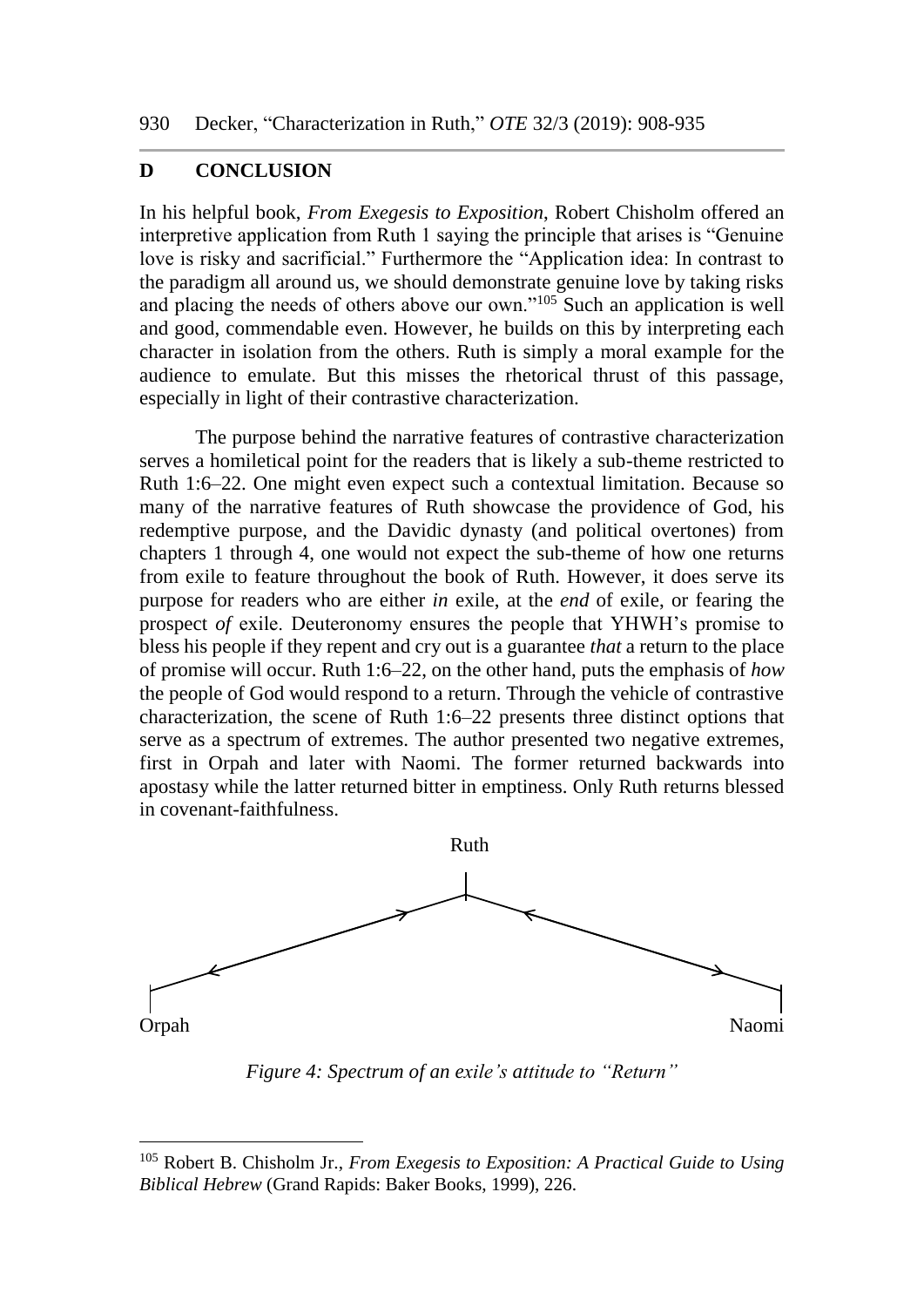Orpah is a presentation of a person who was in the covenant community, albeit it marginally so, and decided to leave those commitments for what she perceived to be an easier life. Naomi is the opposite extreme. She returned loathing her lot in life as well as the deity who put her there. Though she has returned to the house of bread (Bethlehem) and the place of praise (Judah), nevertheless she was empty and bitter. Her appearance and even her name were more foreign to the covenant community than Ruth, the actual Moabitess who returned with her. And yet, despite this negative portrayal of Naomi in chapter 1, the audience receives comfort as they read beyond to see that YHWH can even redeem an empty and bitter situation such as Naomi's. All hope is not lost.

Ruth is the most illustrative of the three, with Orpah as Ruth's foil as well as her contrast with Naomi. As God commissioned Israel to be a kingdom of priests and a light to the nations, there is a sense of rejoicing that should take place as a Gentile is not only converting to YHWHism but even to ethnic identity with the Jews. And in spite of this, she returns with *chesed* (Ruth 1:8, 3:10) and under the blessing of YHWH's *chesed* (1:8; 2:11, 20). This pagan Moabitess served as the best example for a Jew in exile, for certainly if a foreigner who has joined the covenant community can return in such a way, then how much more for a true-born Jew to return in like manner. When the audience feels the contrastive characterization, they are not likely to miss the rhetorical force. Nor is it lost on the audience that Naomi represents the more likely of the negative scenarios. She becomes a warning for bitterness because restoration from exile is a blessing despite the circumstances that brought one there (such as Ruth 1:1– 5).

Whether in the period of the Judges when Israel was in and out of the Promised Land or much later after the destruction of Solomon's temple, exile was part and parcel to the stipulations of the covenant between Israel and YHWH. Therefore, when Israel sinned and received punishment into exile, as assuredly as Moses knew they would (cf. Deut 31:16–21), their God would also assuredly restore them according to the stipulations of the covenant. And while the covenant stipulations of Deuteronomy demonstrate the *certainty* of their return upon their repentance, as partially observed in the *return* motif in Ruth 1:6–22; even more weighted through the literary feature of contrastive characterization, this passage was a means to encourage and warn the people *how* they should return: not backwards like Orpah, not bitter like Naomi, but blessed like Ruth.

#### **BIBLIOGRAPHY**

- Alter, Robert. *The Art of Biblical Narrative*. Revised and Updated. New York: Basic Books, 2011.
	- ———. *The Art of Biblical Poetry*. Revised and Updated. New York: Basic Books, 2011.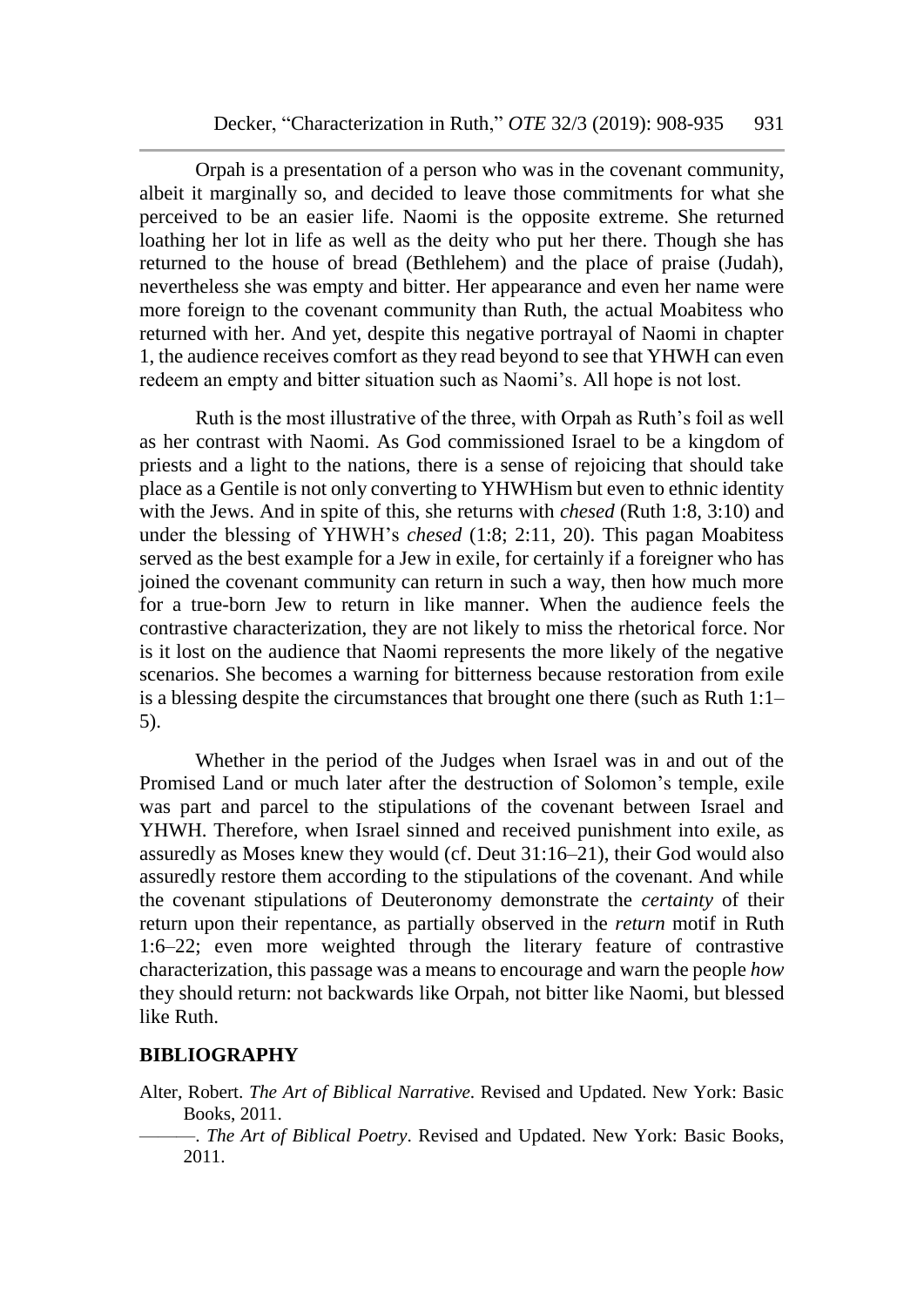Auger, Peter. *The Anthem Dictionary of Literary Terms and Theory*. London: Anthem Press, 2010.

- Baylis, Charles P. "Naomi in the Book of Ruth in Light of the Mosaic Covenant." *BSac* 161.644 (2004): 413–31.
- Berquist, Jon L. "Role Dedifferentiation in the Book of Ruth." *JSOT* 18.57 (1993): 23– 37.
- Block, Daniel I. *Judges, Ruth: An Exegetical and Theological Exposition of Holy Scripture*. NAC. Nashville: B&H Publishing Group, 1999.
	- ———. *Ruth: A Discourse Analysis of the Hebrew Bible*. ZECOT. Grand Rapids: Zondervan, 2015.
- Bovell, Carlos. "Symmetry, Ruth and Canon." *JSOT* 28.2 (2003): 175–91.
- Brenner, Athalya, ed. *Feminist Companion to Ruth*. Sheffield: Sheffield Academic Press, 1993.
- Brown, Francis, S. R. Driver, and Charles A. Briggs. *The Brown-Driver-Briggs Hebrew and English Lexicon*. Reprint. Peabody: Hendrickson, 2005.
- Bush, Frederic. *Ruth, Esther*. WBC. Grand Rapids: Zondervan, 1996.
- Callaham, Scott N. "But Ruth Clung to Her: Textual Constraints on Ambiguity in Ruth 1:14." *TynBul* 63.2 (2012): 179–97.
- Campbell, Jr., Edward F. *Ruth: A New Translation with Introduction, Notes and Commentary*. AB. New York: Doubleday, 1975.
- Chisholm Jr., Robert B. *From Exegesis to Exposition: A Practical Guide to Using Biblical Hebrew*. Grand Rapids: Baker Books, 1999.
- Clines, David J. A., ed. *The Dictionary of Classical Hebrew*. 8 vols. *DCH*. Sheffield: Sheffield Phoenix Press, 2001.
- Coxon, Peter W. "Was Naomi a Scold: A Response to Fewell and Gunn." *JSOT* 14.45 (1989): 25–37. [https://doi.org/10.1177/030908928901404503.](https://doi.org/10.1177/030908928901404503)
- Cross, Frank Moore. "Yahweh and the God of the Patriarchs." *HTR* 55.4 (1962): 225– 59.
- Cundall, Arthur E., and Leon L. Morris. *Judges and Ruth*. TOTC. Downers Grove: IVP Academic, 2008.
- Curtis, John Briggs. "Second Thoughts on the Purpose of the Book of Ruth." *Proceedings* 16 (1996): 141–49.
- Davis, Andrew R. "The Literary Effect of Gender Discord in the Book of Ruth." *JBL* 132 (2013): 495–513.
- Dearman, J. Andrew, and Sabelyn A. Pussman. "Putting Ruth in Her Place: Some Observations on Canonical Ordering and the History of the Book's Interpretation." *HBT* 27.1 (2005): 59–86. [https://doi.org/10.1163/187122005x00040.](https://doi.org/10.1163/187122005x00040)
- Decker, Timothy L. "Ruth 1:1–5: An Exegetical and Expositional Proposal." *Conspectus* 9.03 (2010): 33.
- Fentress-Williams, Judy. *Ruth*. Abingdon OTC. Nashville: Abingdon Press, 2012.
- Fewell, Danna Nolan. "Space for Moral Agency in the Book of Ruth." *JSOT* 40.1 (2015): 79–96.
- Fewell, Danna Nolan, and David M. Gunn. "'A Son Is Born to Naomi': Literary Allusions and Interpretation in the Book of Ruth." *JSOT* 13.40 (1988): 99–108. [https://doi.org/10.1177/030908928801304006.](https://doi.org/10.1177/030908928801304006)

<sup>———.</sup> *Compromising Redemption: Relating Characters in the Book of Ruth*. Eugene: Wipf and Stock, 2009.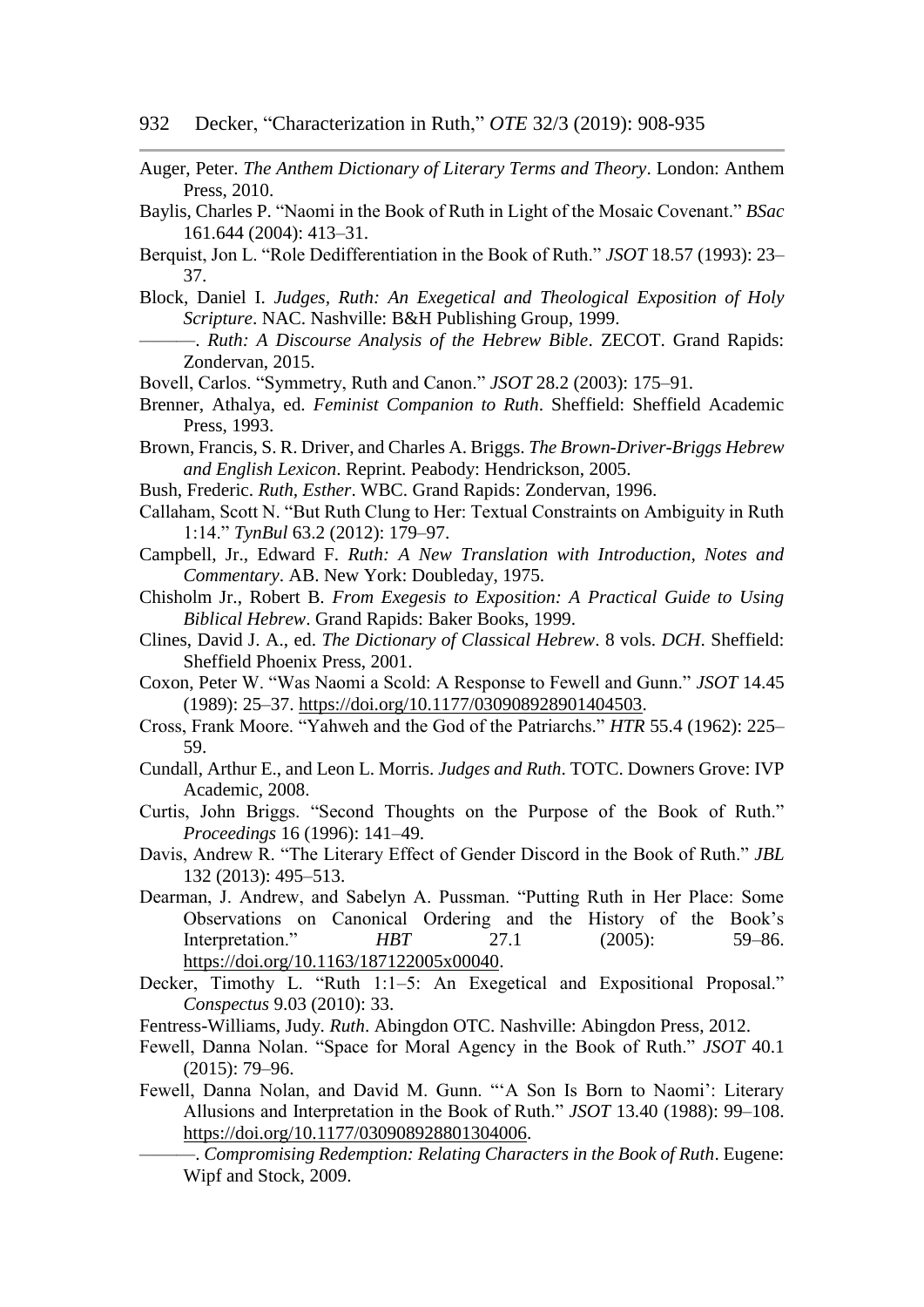———. "Is Coxon a Scold? On Responding to the Book of Ruth." *JSOT* 14.45 (1989): 39–43.

- Fischer, Irmtraud. "The Book of Ruth as Exegetical Literature." *EJ* 40.2 (2007): 140– 49.
- Freedman, Amelia Devin. "Naomi's Experience of God and Its Treatment in the Book of Ruth." *Proceedings* 23 (2003): 29–38.
- Gesenius, Wilhelm. *Gesenius' Hebrew Grammar*. Edited by E. Kautzsch Translated by A. E. Cowley. Mineola, NY: Dover Publications, 2006. [https://doi.org/10.31826](https://doi.org/10.31826%20/9781463213435-010)  [/9781463213435-010.](https://doi.org/10.31826%20/9781463213435-010)
- Gladson, Jerry A. *A Critical and Exegetical Commentary on the Book of Ruth*. Lewiston, NY: Edwin Mellen Press, 2012.
- Glanzman, George S. "The Origin and Date of the Book of Ruth." *CBQ* 21.2 (1959):  $201 - 7$ .
- Glover, Neil. "Your People, My People: An Exploration of Ethnicity in Ruth." *JSOT* 33.3 (2009): 293–313. <https://doi.org/10.1177/0309089209102498>
- Goswell, Greg. "The Order of the Books in the Greek Old Testament." *JETS* 52 (2009): 449–66.
- Grant, Reg. "Literary Structure in the Book of Ruth." *BSac* 148.592 (1991): 424–41.
- Guyette, Frederick. "The Book of Ruth: Solidarity, Kindness, and Peace." *Solidarity* 3.1 (2013).
- Hawk, L. Daniel. *Ruth*. Apollos OTC. Downers Grove: IVP Academic, 2015.
- Holmstedt, Robert D. *Ruth: A Handbook on the Hebrew Text*. BHHB. Waco: Baylor University Press, 2010.
- Hubbard, Robert L. *The Book of Ruth*. NICOT. Grand Rapids: Eerdmans, 1988.
- Hunter, Alastair G. "How Many Gods Had Ruth." *SJT* 34.5 (1981): 427–36. https://doi. org/10.1017/s0036930600055290.
- Hyman, Ronald T. "Questions and Changing Identity in the Book of Ruth." *USQR* 39.3 (1984): 189–201.
- Koosed, Jennifer L. *Gleaning Ruth: A Biblical Heroine and Her Afterlives*. Columbia, S.C.: University of South Carolina Press, 2011. [https://doi.org/10.2307/j.ctv](https://doi.org/10.2307/j.ctv%206sj9vr)  [6sj9vr.](https://doi.org/10.2307/j.ctv%206sj9vr)
- Kugel, James. *The Idea of Biblical Poetry: Parallelism and Its History*. Baltimore: Johns Hopkins University Press, 1981.
- LaCocque, Andre. *Ruth: A Continental Commentary*. Translated by K. C. Hanson. CC. Minneapolis: Fortress Press, 2004.
- Lau, Peter H. W. *Identity and Ethics in the Book of Ruth: A Social Identity Approach*. BZAW. Berlin: De Gruyter, 2011.
	- ———. *Unceasing Kindness: A Biblical Theology of Ruth*. NSBT. Downers Grove: IVP Academic, 2016.
- Linafelt, Tod. "Narrative and Poetic Art in the Book of Ruth." *Int* 64 (2010): 117–29.
- Linafelt, Tod, and Timothy K. Beal. *Ruth and Esther*. BO. Collegeville: Liturgical Press, 1999.
- Mangrum, Benjamin. "Bringing 'fullness' to Naomi: Centripetal Nationalism in the Book of Ruth." *HBT* 33.1 (2011): 62–81. [https://doi.org/10.1163/187122011](https://doi.org/10.1163/187122011%20x546804)  [x546804.](https://doi.org/10.1163/187122011%20x546804)
- Meyers, Carol. "Returning Home: Ruth 1.8 and the Gendering of the Book of Ruth." Pages 85–114 in *Feminist Companion to Ruth*. Edited by Athalya Brenner. Sheffield: Sheffield Academic Press, 1993.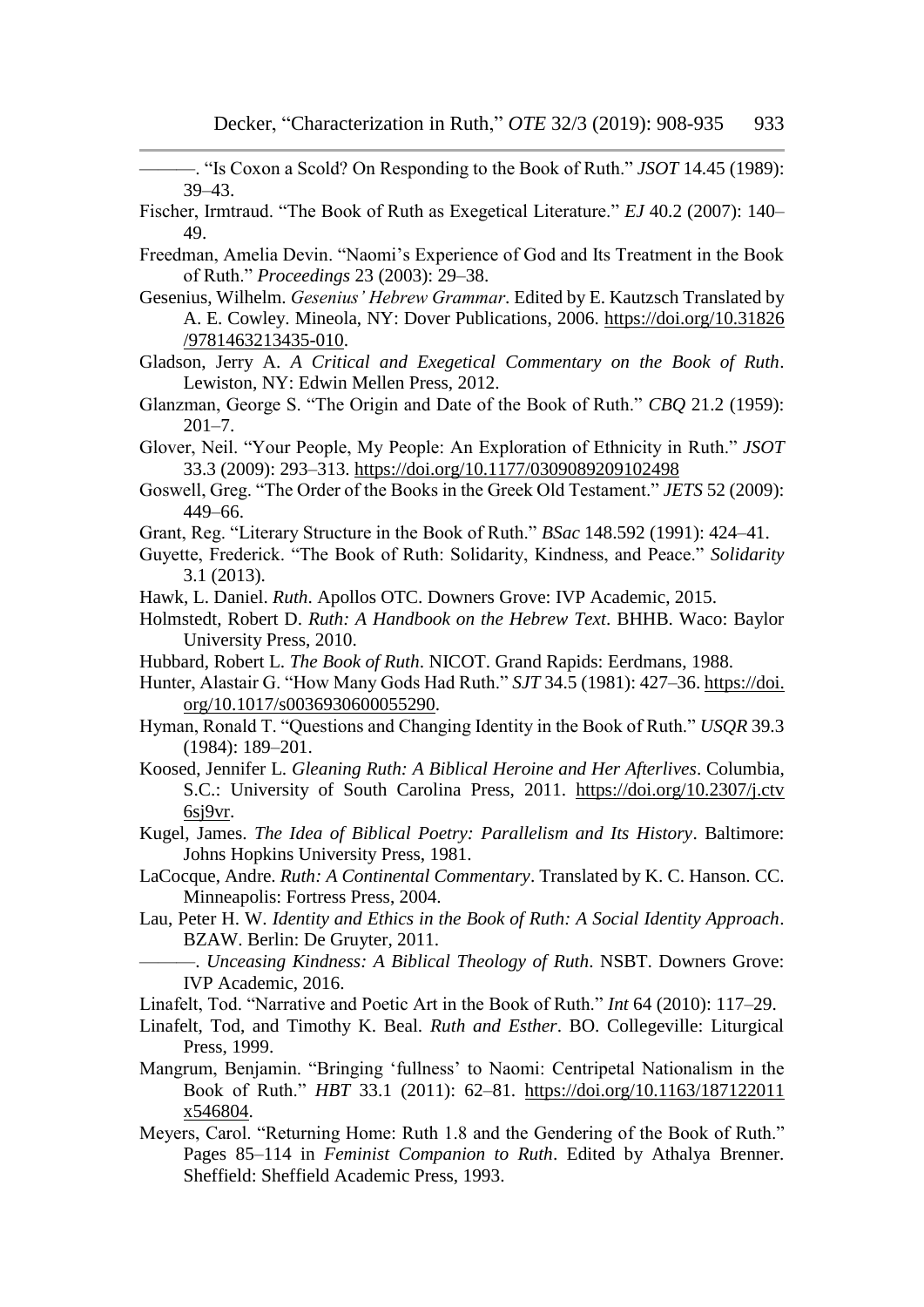- Michael, Matthew. "The Art of Persuasion and the Book of Ruth: Literary Devices in the Persuasive Speeches of Ruth 1:6-18." *HS* 56 (2015): 145–62. [https://doi.org/](https://doi.org/%2010.1353/hbr.2015.0023)  [10.1353/hbr.2015.0023.](https://doi.org/%2010.1353/hbr.2015.0023)
- Miller-McLemore, Bonnie J. "Returning to the 'Mother's House': A Feminist Look at Orpah." *CC* 108.13 (1991): 428–30.
- Moore, Michael S. "To King or Not to King: A Canonical-Historical Approach to Ruth." *BBR* 11.1 (2001): 27–41.
- Myer, Jacob M. *The Linguistic and Literary Form of the Book of Ruth*. Leiden: E. J. Brill, 1955.
- Nielsen, Kirsten. *Ruth: A Commentary*. OTL. Louisville: Westminster John Knox Press, 1997.
- Noth, Martin. *Die israelitischen Personennamen im Rahmen der gemeinsemitischen Namengebung*. Stuttgart: Kohlhammer, 1928.
- Pardee, Dennis. "The Semitic Root *Mrr* and the Etymology of Ugaritic *Mr*(*r*)//*Brk*." *UF* 10 (1978): 249–88.
- Queen-Sutherland, Kandy. *Ruth & Esther*. SHBC. Macon: Smyth & Helwys Publishing, 2016.
- Rendtorff, Rolf. *The Covenant Formula: An Exegetical and Theological Investigation*. Edinburgh: T&T Clark, 1998.
- Rossow, Francis C. "Literary Artistry in the Book of Ruth and Its Theological Significance." *ConJ* 17.1 (1991): 12–19.
- Sasson, Jack M. *Ruth: A New Translation with a Philological Commentary and a Formalist-Folklorist Interpretation*. Sheffield: Sheffield Academic Press, 1989.
- Saxegaard, Kristin Moen. *Character Complexity in the Book of Ruth*. FAT. Tübingen: Mohr Siebeck, 2010.
- Schipper, Jeremy. *Ruth: A New Translation with Introduction and Commentary*. AYB. New Haven: Yale University Press, 2016.
	- ———. "The Syntax and Rhetoric of Ruth 1:9a." *VT* 62.4 (2012): 642–45.
- Sharp, Carolyn J. "Feminist Queries for Ruth and Joshua: Complex Characterization, Gapping, and the Possibility of Dissent." *SJOT* 28 (2014): 229–52. https://doi.org /10.1080/09018328.2014.932570.
- Smend, Rudolf. *Die Bundesformel*. ThSt. Zürich: EVZ-Verlag, 1963.
- Smith, Mark S. "'Your People Shall Be My People': Family and Covenant in Ruth 1:16–17." *CBQ* 69.2 (2007): 242–58.
- Sternberg, Meir. *The Poetics of Biblical Narrative: Ideological Literature and the Drama of Reading*. Bloomington: Indiana University Press, 1987.
- Thomas, Nancy J. "Weaving the Words: The Book of Ruth as Missiologically Effective Communication." *Missiology* 30.2 (2002): 155–69. [https://doi.org/10.1177/0091](https://doi.org/10.1177/0091%2082960203000202)  [82960203000202.](https://doi.org/10.1177/0091%2082960203000202)
- Trible, Phyllis. *God and the Rhetoric of Sexuality*. Minneapolis: Fortress Press, 1978.
- Vuilleumier, René. "Stellung Und Bedeutung Des Buches Ruth Im Alttestamentlichen Kanon." *TZ* 44.3 (1988): 193–210.
- Waard, Jan de, and Eugene A. Nida. *A Handbook on the Book of Ruth*. Second. UBSHS. New York: United Bible Societies, 1992.
- Wardlaw Jr., Terrance R. "Shaddai, Providence, and the Narrative Structure of Ruth." *JETS* 58.1 (2015): 31–41.